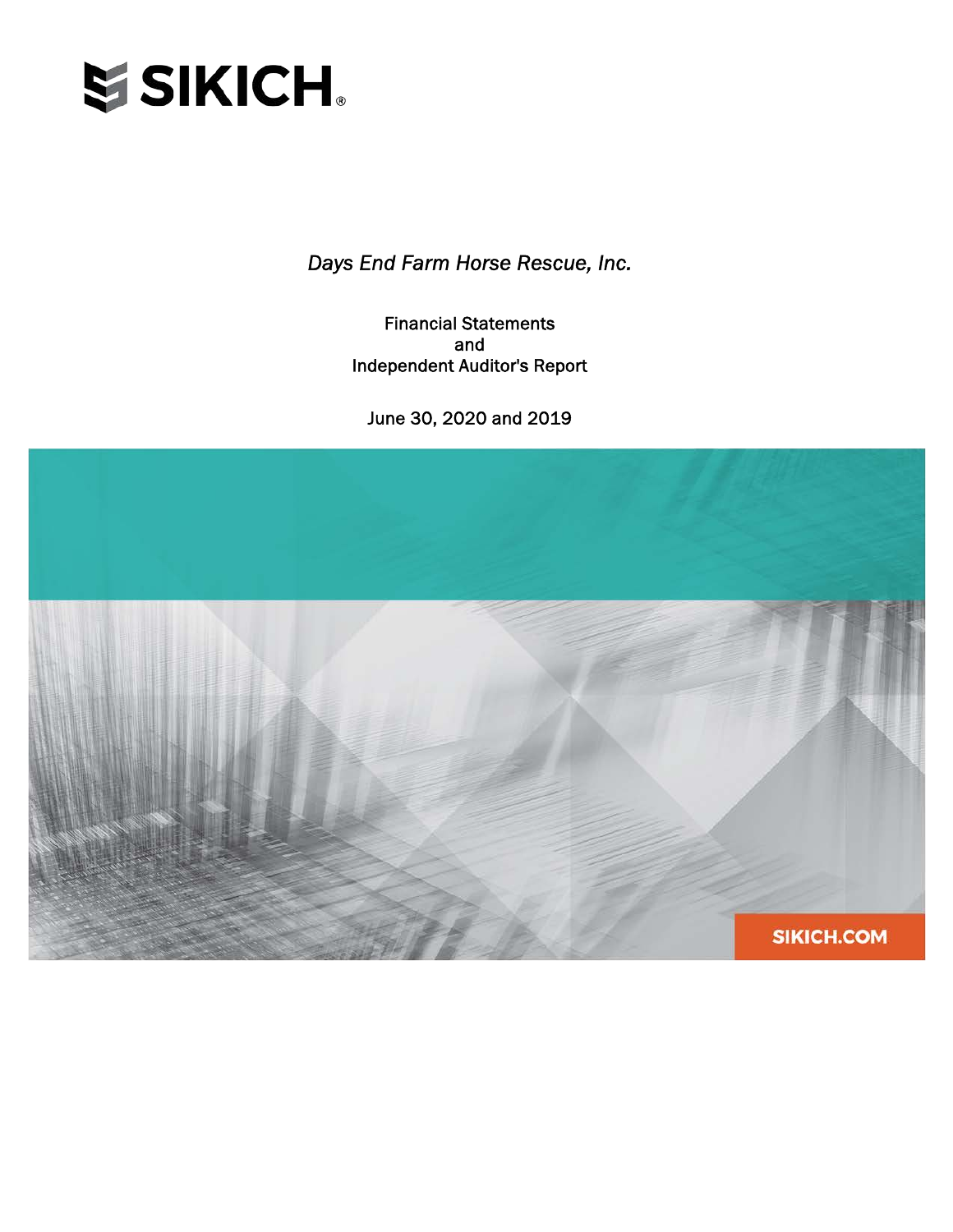## **Table of Contents**

| <b>Audited Financial Statements</b> |  |
|-------------------------------------|--|
|                                     |  |
|                                     |  |
|                                     |  |
|                                     |  |
|                                     |  |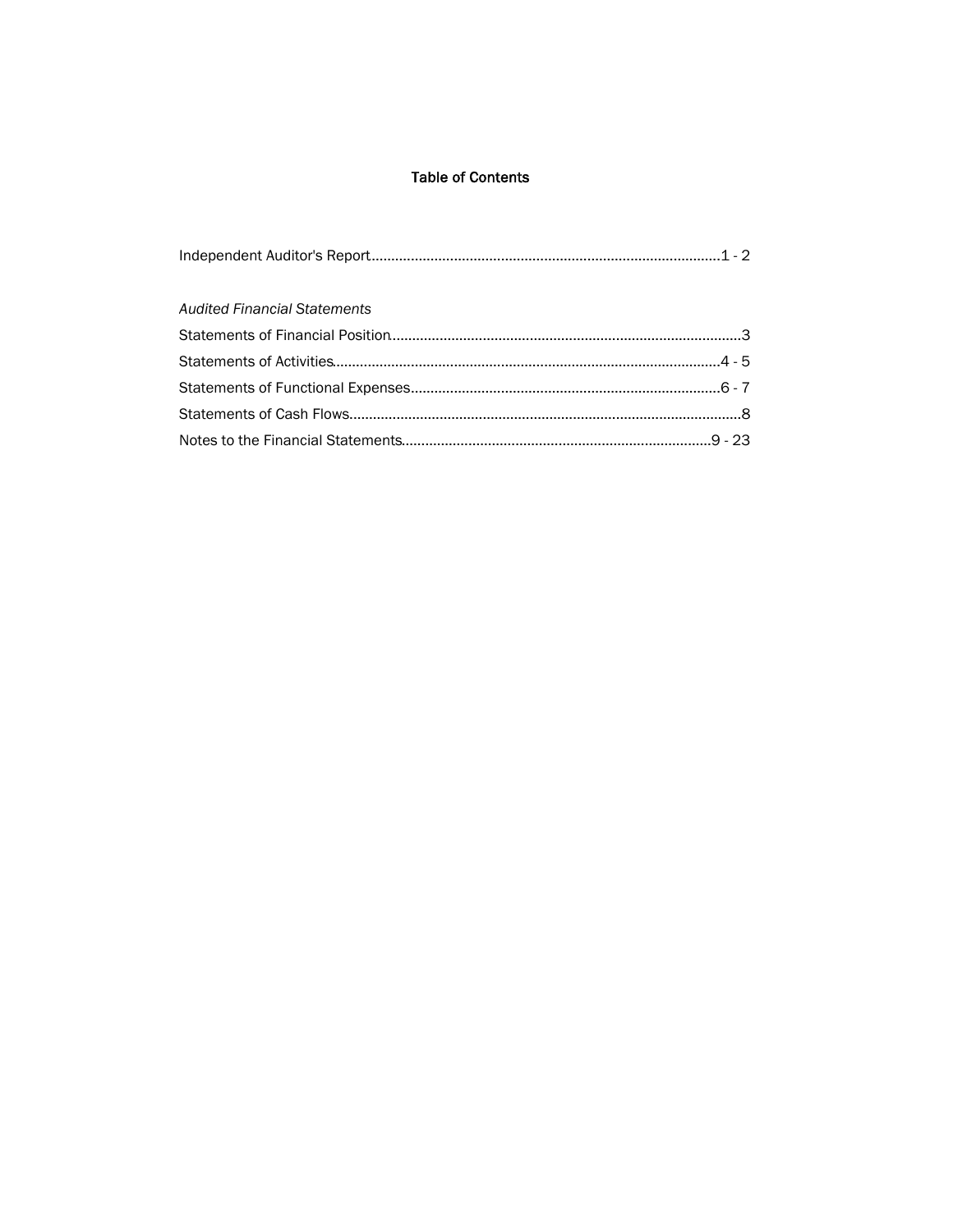

1199 N. Fairfax Street, 10<sup>th</sup> Floor Alexandria, VA 22314 703.836.1350

### **SIKICH.COM**

### Independent Auditor's Report

To the Board of Directors Days End Farm Horse Rescue, Inc. Lisbon, Maryland

We have audited the accompanying financial statements of Days End Farm Horse Rescue, Inc. (the Organization), which comprise the statement of financial position as of June 30, 2020, and the related statements of activities, functional expenses, and cash flows for the year then ended, and the related notes to the financial statements.

#### *Management's Responsibility for the Financial Statements*

Management is responsible for the preparation and fair presentation of these financial statements in accordance with accounting principles generally accepted in the United States of America; this includes the design, implementation, and maintenance of internal control relevant to the preparation and fair presentation of financial statements that are free from material misstatement, whether due to fraud or error.

#### *Auditor's Responsibility*

Our responsibility is to express an opinion on these financial statements based on our audit. We conducted our audit in accordance with auditing standards generally accepted in the United States of America. Those standards require that we plan and perform the audit to obtain reasonable assurance about whether the financial statements are free from material misstatement.

An audit involves performing procedures to obtain audit evidence about the amounts and disclosures in the financial statements. The procedures selected depend on the auditor's judgment, including the assessment of the risks of material misstatement of the financial statements, whether due to fraud or error. In making those risk assessments, the auditor considers internal control relevant to the entity's preparation and fair presentation of the financial statements in order to design audit procedures that are appropriate in the circumstances, but not for the purpose of expressing an opinion on the effectiveness of the entity's internal control. Accordingly, we express no such opinion. An audit also includes evaluating the appropriateness of accounting policies used and the reasonableness of significant accounting estimates made by management, as well as evaluating the overall presentation of the financial statements.

We believe that the audit evidence we have obtained is sufficient and appropriate to provide a basis for our audit opinion.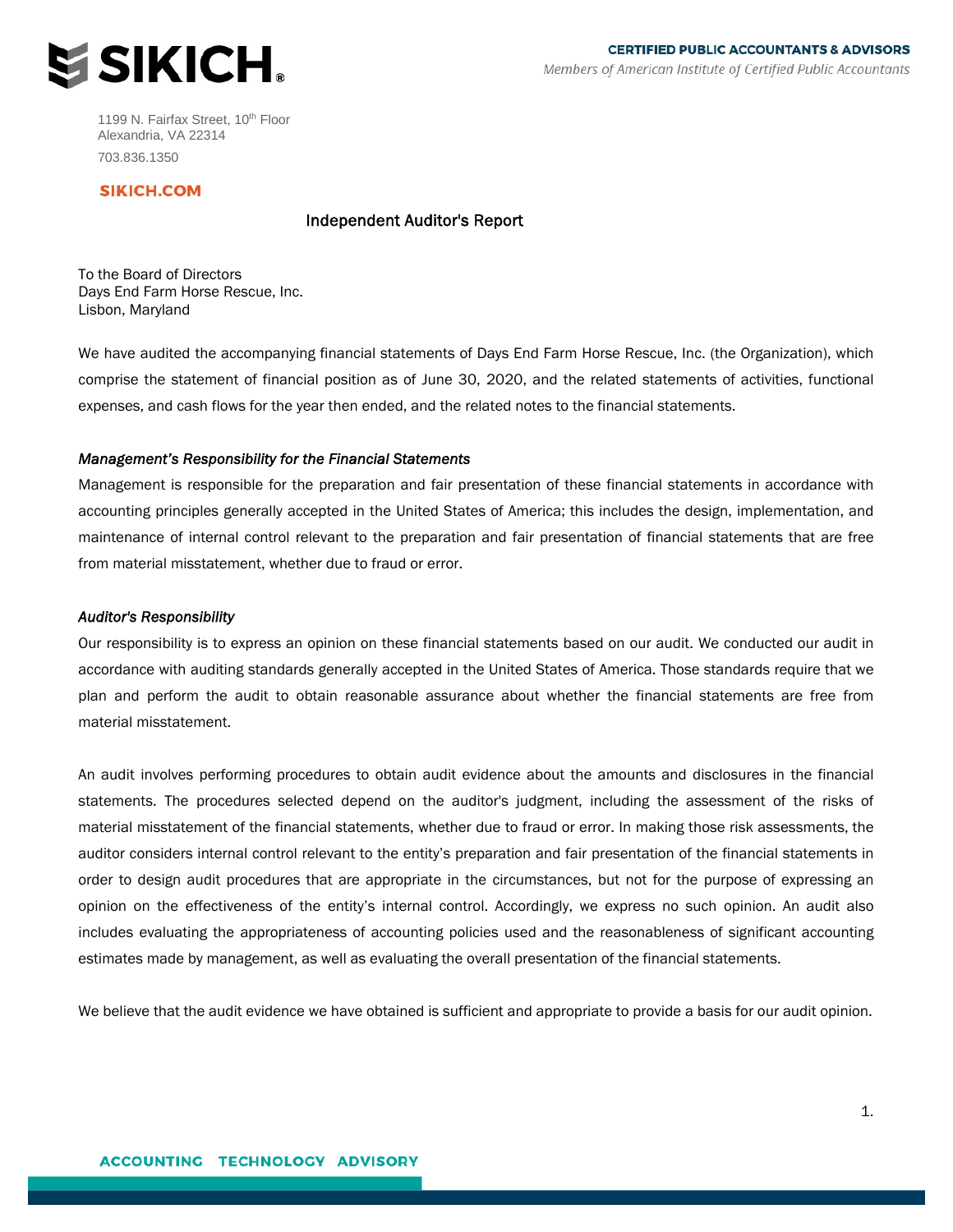### *Opinion*

In our opinion, the financial statements referred to above present fairly, in all material respects, the financial position of the Organization as of June 30, 2020, and the changes in its net assets and its cash flows for the year then ended in accordance with accounting principles generally accepted in the United States of America.

#### *Emphasis-of-Matter Regarding Revenue Recognition*

As discussed in Note 2 to the financial statements, the Organization adopted the provisions of Accounting Standards Update (ASU) No. 2018-08, *Clarifying the Scope and the Accounting Guidance for Contributions Received and Contributions Made*. The adoption of this ASU did not result in a change to the accounting for any of the Organization revenue streams; as such, no cumulative effect adjustment was recorded. Our opinion is not modified with respect to this matter.

#### *Prior Period Financial Statements*

The financial statements of the Organization as of June 30, 2019, were audited by Halt, Buzas & Powell, Ltd., who merged with Sikich LLP as of January 1, 2020, and whose report dated November 4, 2019, expressed an unmodified opinion on those statements.

Sikich 11D

Alexandria, Virginia November 17, 2020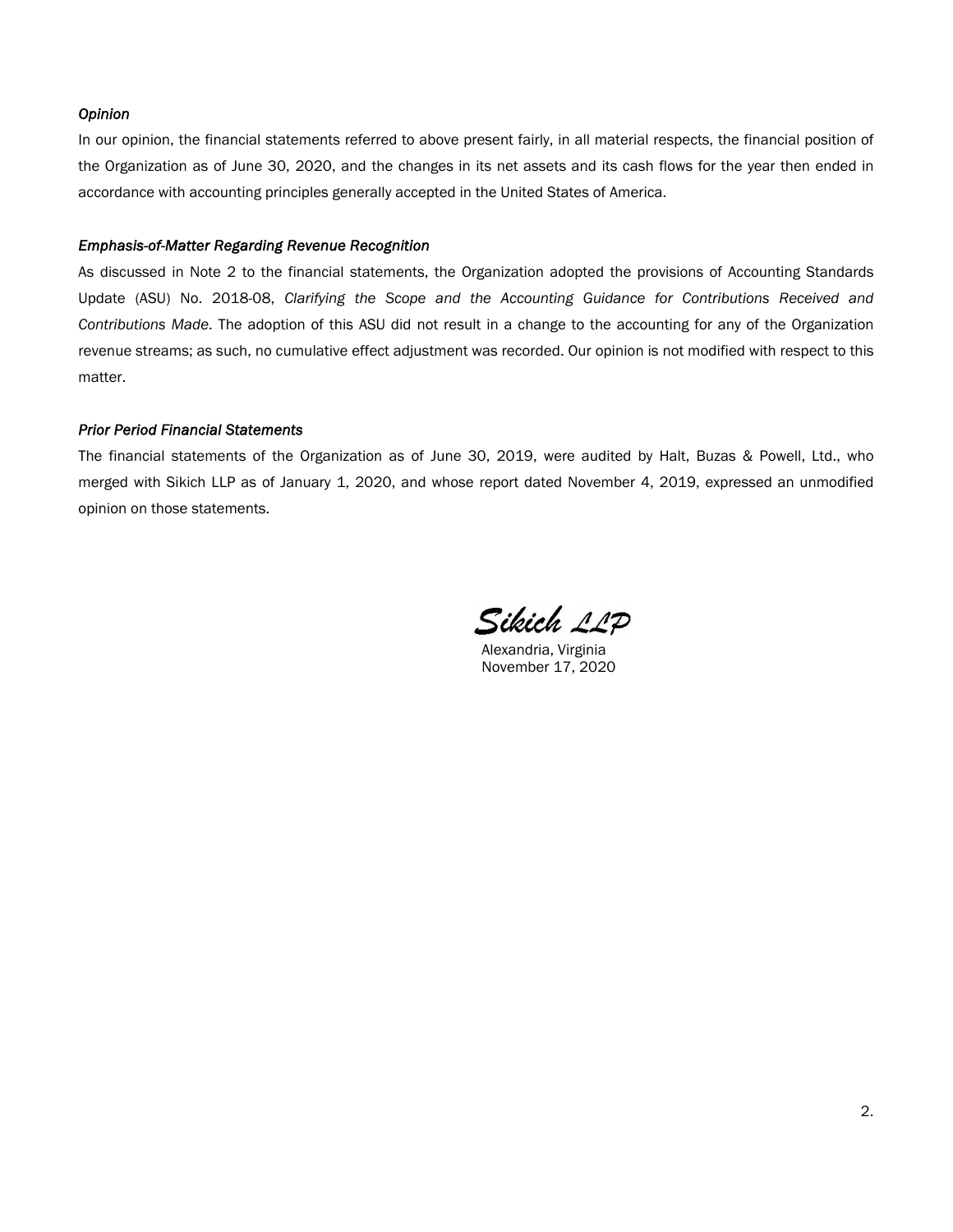# Days End Farm Horse Rescue, Inc. Statements of Financial Position June 30, 2020 and 2019

|                                                                                                                                                         | 2020                                                               | 2019                                                              |
|---------------------------------------------------------------------------------------------------------------------------------------------------------|--------------------------------------------------------------------|-------------------------------------------------------------------|
| Assets                                                                                                                                                  |                                                                    |                                                                   |
| Current assets:                                                                                                                                         |                                                                    |                                                                   |
| Cash and cash equivalents<br>Assets held on behalf of others<br>Accounts receivable, net<br>Contributions receivable<br>Prepaid expenses<br>Investments | \$<br>1,857,097<br>40,513<br>3,346<br>168,098<br>75,255<br>580,916 | \$<br>1,312,955<br>38,269<br>5,316<br>49,958<br>72,222<br>542,280 |
| <b>Total current assets</b>                                                                                                                             | 2,725,225                                                          | 2,021,000                                                         |
| Beneficial interest in trust<br>Property and equipment, net                                                                                             | 127,183<br>1,562,093                                               | 135,189<br>1,529,348                                              |
| <b>Total assets</b>                                                                                                                                     | 4,414,501                                                          | \$<br>3,685,537                                                   |
| <b>Liabilities and Net Assets</b>                                                                                                                       |                                                                    |                                                                   |
| <b>Current liabilities:</b>                                                                                                                             |                                                                    |                                                                   |
| Accounts payable and accrued expenses<br>Pass through liability<br>Deferred revenue<br>Notes payable<br>Refundable advance                              | \$<br>87,144<br>40,513<br>49,190<br>39,727<br>153,890              | \$<br>149,649<br>38,269<br>36,962<br>38,228                       |
| <b>Total current liabilities</b>                                                                                                                        | 370,464                                                            | 263,108                                                           |
| Notes payable, non-current                                                                                                                              | 681,778                                                            | 720,401                                                           |
| <b>Total liabilities</b>                                                                                                                                | 1,052,242                                                          | 983,509                                                           |
| Net assets:                                                                                                                                             |                                                                    |                                                                   |
| Without donor restrictions<br>With donor restrictions                                                                                                   | 2,925,121<br>437,138                                               | 2,353,336<br>348,692                                              |
| Total net assets                                                                                                                                        | 3,362,259                                                          | 2,702,028                                                         |
| Total liabilities and net assets                                                                                                                        | 4,414,501                                                          | \$<br>3,685,537                                                   |

See accompanying notes to the financial statements.  $\qquad \qquad 3.$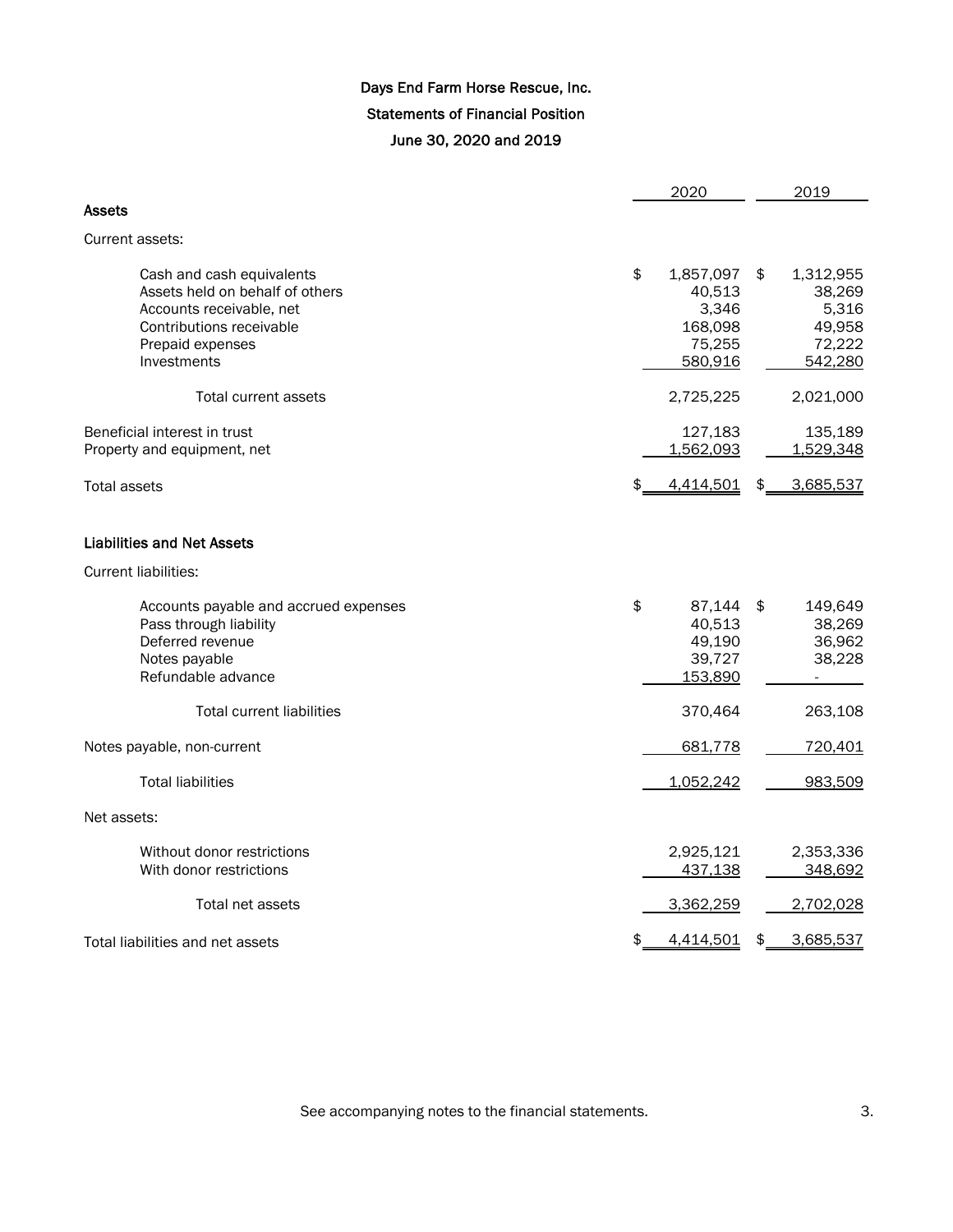Statement of Activities

# For the Year Ended June 30, 2020

|                                                                                                                                                                                                                                                                          | Without donor |                                                                                                  |    | With donor            |    |                                                                                |  |
|--------------------------------------------------------------------------------------------------------------------------------------------------------------------------------------------------------------------------------------------------------------------------|---------------|--------------------------------------------------------------------------------------------------|----|-----------------------|----|--------------------------------------------------------------------------------|--|
| Revenues:                                                                                                                                                                                                                                                                |               | restrictions                                                                                     |    | restriction           |    | Total                                                                          |  |
| Contribution revenue<br>In-kind contributions<br>WaterShed grant<br>Program service fees<br>Events<br>Sales of used tack and other items<br>Interest and dividend income<br>Other income<br>Net assets released from restrictions:<br>Satisfaction of donor restrictions | \$            | 1,598,739<br>165,370<br>112,772<br>103,253<br>82,138<br>20,214<br>22,187<br>60<br><u>141,351</u> | \$ | 237,803<br>(141, 351) | \$ | 1,836,542<br>165,370<br>112,772<br>103,253<br>82,138<br>20,214<br>22,187<br>60 |  |
| Total revenues                                                                                                                                                                                                                                                           |               | 2,246,084                                                                                        |    | 96,452                |    | 2,342,536                                                                      |  |
| Expenses:                                                                                                                                                                                                                                                                |               |                                                                                                  |    |                       |    |                                                                                |  |
| Program services:<br>Rescue and rehabilitation<br>Education<br>Outreach                                                                                                                                                                                                  |               | 1,315,206<br>74,997<br>74,985                                                                    |    |                       |    | 1,315,206<br>74,997<br>74,985                                                  |  |
| Total program services                                                                                                                                                                                                                                                   |               | 1,465,188                                                                                        |    |                       |    | 1,465,188                                                                      |  |
| Support services:<br>Management and general<br>Fundraising<br>Direct benefit to donors<br>Total support services<br>Total expenses                                                                                                                                       |               | 163,426<br>52,492<br>16,375<br>232,293<br>1,697,481                                              |    |                       |    | 163,426<br>52,492<br>16,375<br>232,293<br>1,697,481                            |  |
| Change in net assets from operating activities                                                                                                                                                                                                                           |               | 548,603                                                                                          |    | 96,452                |    | 645,055                                                                        |  |
| Non-operating activities:                                                                                                                                                                                                                                                |               |                                                                                                  |    |                       |    |                                                                                |  |
| Realized and unrealized gain on investments<br>Unrealized loss, beneficial interest in trust<br>Gain on sale of assets                                                                                                                                                   |               | 18,003<br>5,179                                                                                  |    | (8,006)               |    | 18,003<br>(8,006)<br>5,179                                                     |  |
| Total non-operating activities                                                                                                                                                                                                                                           |               | 23,182                                                                                           |    | (8,006)               |    | 15,176                                                                         |  |
| Change in net assets                                                                                                                                                                                                                                                     |               | 571,785                                                                                          |    | 88,446                |    | 660,231                                                                        |  |
| Net assets, beginning of year                                                                                                                                                                                                                                            |               | 2,353,336                                                                                        |    | 348,692               |    | 2,702,028                                                                      |  |
| Net assets, end of year                                                                                                                                                                                                                                                  |               | \$ 2,925,121                                                                                     | \$ | 437,138               |    | \$ 3,362,259                                                                   |  |

See accompanying notes to the financial statements.  $\qquad \qquad \qquad 4.$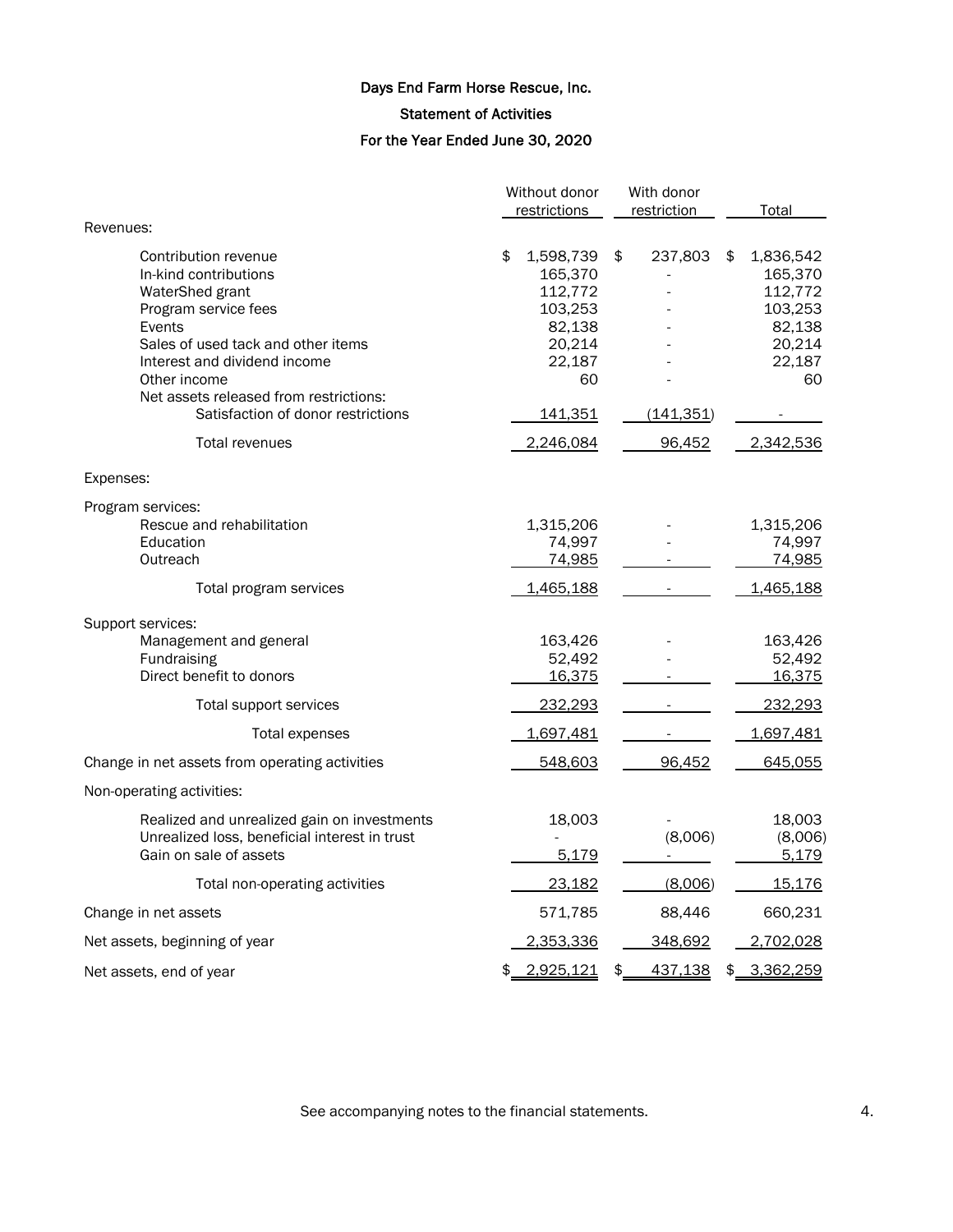Statement of Activities

# For the Year Ended June 30, 2019

|                                                       | Without donor |                  |    | With donor  |                  |
|-------------------------------------------------------|---------------|------------------|----|-------------|------------------|
|                                                       |               | restrictions     |    | restriction | Total            |
| Revenues:                                             |               |                  |    |             |                  |
| Contribution revenue                                  | \$            | 1,151,378        | \$ | 133,037     | \$<br>1,284,415  |
| In-kind contributions                                 |               | 239,276          |    |             | 239,276          |
| Events                                                |               | 209,840          |    |             | 209,840          |
| Program service fees                                  |               | 125,483          |    |             | 125,483          |
| WaterShed grant<br>Sales of used tack and other items |               | 70,818<br>32,805 |    |             | 70,818<br>32,805 |
| Interest and dividend income                          |               | 15,865           |    |             | 15,865           |
| Other income                                          |               | 1,150            |    |             | 1,150            |
| Net assets released from restrictions:                |               |                  |    |             |                  |
| Satisfaction of donor restrictions                    |               | 117,221          |    | (117, 221)  |                  |
| Total revenues                                        |               | 1,963,836        |    | 15,816      | 1,979,652        |
| Expenses:                                             |               |                  |    |             |                  |
| Program services:                                     |               |                  |    |             |                  |
| Rescue and rehabilitation                             |               | 1,247,787        |    |             | 1,247,787        |
| Education                                             |               | 69,450           |    |             | 69,450           |
| Outreach                                              |               | 73,366           |    |             | 73,366           |
| Total program services                                |               | 1,390,603        |    |             | 1,390,603        |
| Support services:                                     |               |                  |    |             |                  |
| Management and general                                |               | 178,063          |    |             | 178,063          |
| Fundraising                                           |               | 93,021           |    |             | 93,021           |
| Direct benefit to donors                              |               | 26,096           |    |             | 26,096           |
| Total support services                                |               | 297,180          |    |             | 297,180          |
| Total expenses                                        |               | 1,687,783        |    |             | 1,687,783        |
| Change in net assets from operating activities        |               | 276,053          |    | 15,816      | 291,869          |
| Non-operating activities:                             |               |                  |    |             |                  |
| Realized and unrealized gain on investments           |               | 19,703           |    |             | 19,703           |
| Unrealized gain, beneficial interest in trust         |               |                  |    | 930         | 930              |
| Gain on sale of assets                                |               | 2,507            |    |             | 2,507            |
| Total non-operating activities                        |               | 22,210           |    | 930         | 23,140           |
| Change in net assets                                  |               | 298,263          |    | 16,746      | 315,009          |
| Net assets, beginning of year                         |               | 2,055,073        |    | 331,946     | 2,387,019        |
| Net assets, end of year                               | \$            | 2,353,336        | \$ | 348,692     | \$<br>2,702,028  |

See accompanying notes to the financial statements. The second statements of  $5.$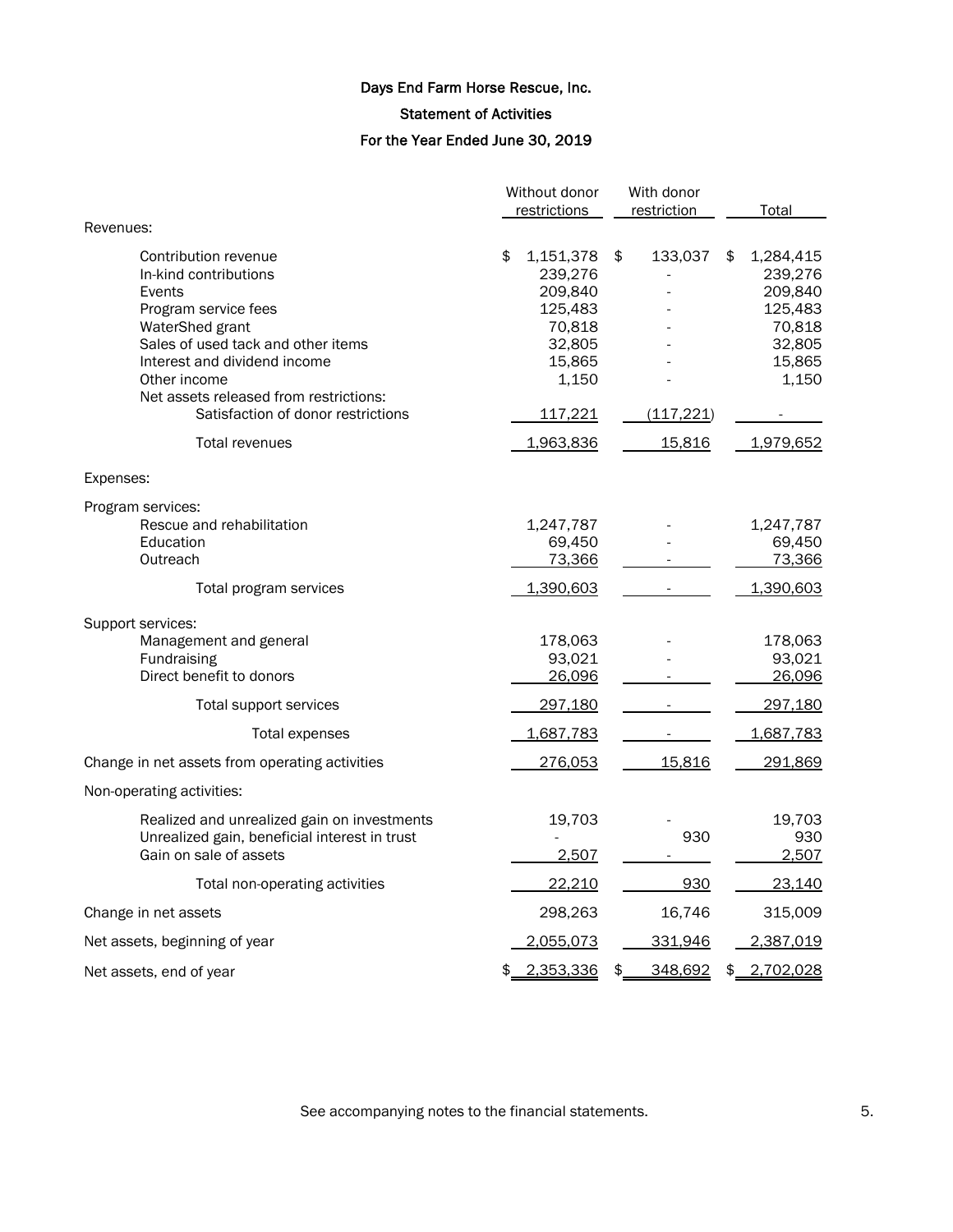Statement of Functional Expenses

For the Year Ended June 30, 2020

|                                   | Rescue and     |           |          | Total         |    | Management  |              | Direct benefit | Total         |     | Total       |
|-----------------------------------|----------------|-----------|----------|---------------|----|-------------|--------------|----------------|---------------|-----|-------------|
|                                   | rehabilitation | Education | Outreach | program       |    | and general | Fundraising  | to donors      | support       |     | expenses    |
| Salaries and payroll expenses     | 563,558        | \$44,443  | \$46,545 | \$<br>654,546 | \$ | 79,827      | \$<br>20,197 | \$             | 100,024<br>\$ | \$. | 754,570     |
| Professional fees                 | 143,302        | 3,381     | 1,028    | 147,711       |    | 35,433      | 456          |                | 35,889        |     | 183,600     |
| Contributed supplies              | 163,016        |           |          | 163,016       |    |             |              |                |               |     | 163,016     |
| <b>Supplies</b>                   | 157,719        | 711       | 745      | 159,175       |    | 1.409       | 331          |                | 1,740         |     | 160,915     |
| Occupancy                         | 118,197        | 12,631    | 4,295    | 135,123       |    | 12,290      | 664          |                | 12,954        |     | 148,077     |
| Depreciation and amortization     | 51,532         |           |          | 51,532        |    | 3,685       |              |                | 3,685         |     | 55,217      |
| Equipment rental and maintenance  | 38,988         | 530       | 555      | 40,073        |    | 1,049       | 246          |                | 1,295         |     | 41,368      |
| Event space, meals and supplies   | 21,359         |           |          | 21,359        |    | 359         | 3,228        | 16,375         | 19,962        |     | 41,321      |
| Educational supplies, stipends,   |                |           |          |               |    |             |              |                |               |     |             |
| meals and travel                  | 8,610          | 8,610     | 14,317   | 31,537        |    |             |              |                |               |     | 31,537      |
| Licenses and subscriptions        | 20,872         | 1,646     | 1,724    | 24,242        |    | 3,259       | 766          |                | 4,025         |     | 28,267      |
| Printing and postage              | 11,102         | 1,886     |          | 12,988        |    |             | 12,989       |                | 12,989        |     | 25,977      |
| Bank and internet processing fees |                |           |          |               |    | 22,704      |              |                | 22,704        |     | 22,704      |
| Training and employee relations   | 12,351         | 974       | 1,020    | 14,345        |    | 1,929       | 453          |                | 2,382         |     | 16,727      |
| Advertising                       | 2,222          | 117       |          | 2,339         |    | 1,381       | 12,429       |                | 13,810        |     | 16,149      |
| Other operating expenses          | 653            | 52        | 4,752    | 5,457         |    | 101         | 24           |                | 125           |     | 5,582       |
| Contributed services              | 1,306          |           |          | 1,306         |    |             |              |                |               |     | 1,306       |
| Office expense                    | 419            | 16        |          | 439           |    |             | 709          |                | 709           |     | 1,148       |
| Total expenses                    | \$1,315,206    | \$74,997  | \$74,985 | \$1,465,188   | S. | 163,426     | \$ 52,492    | 16,375         | \$232,293     |     | \$1,697,481 |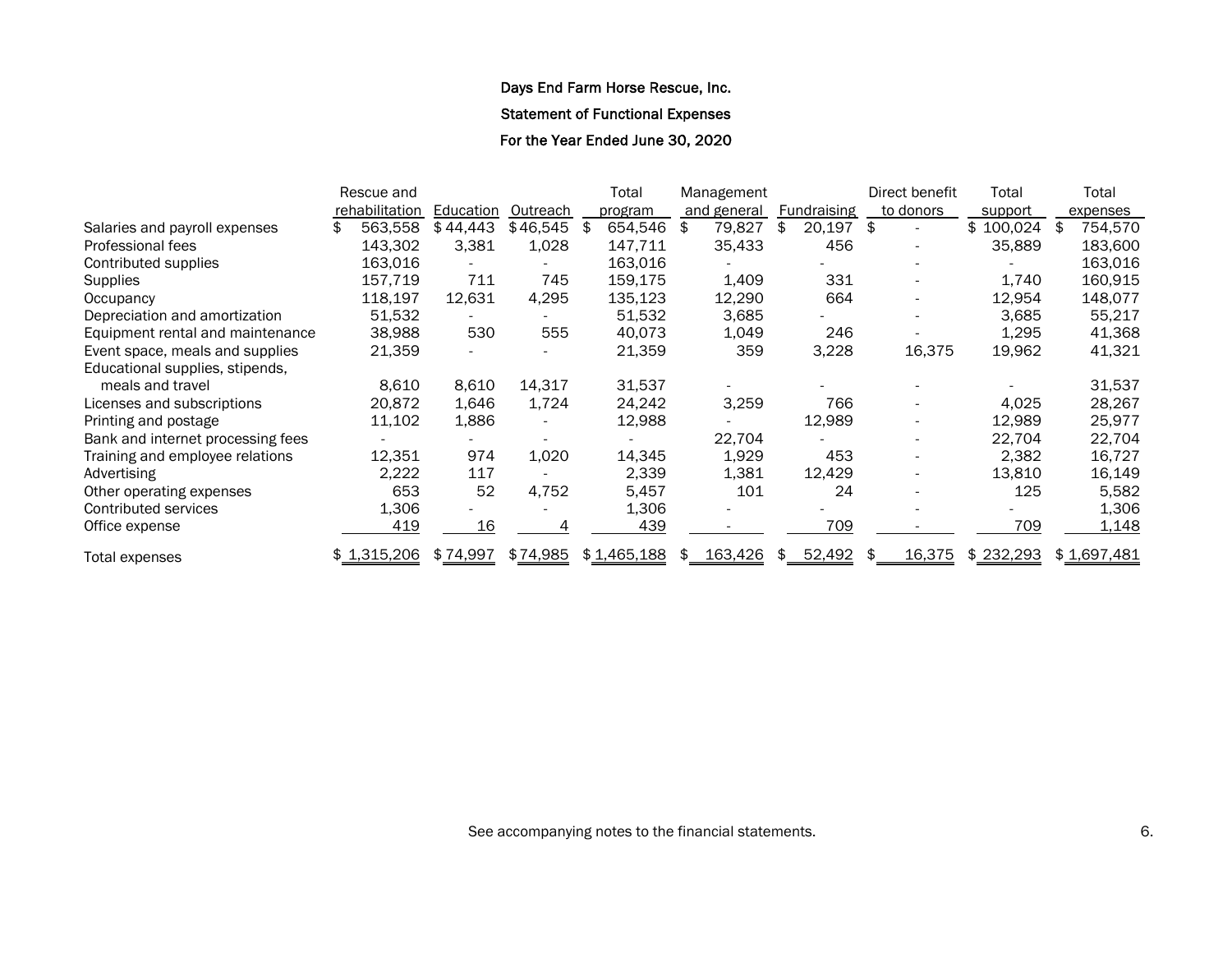Statement of Functional Expenses

For the Year Ended June 30, 2019

|                                   | Rescue and     |           |          |     | Total       |    | Management  |                    |    | Direct benefit | Total     | Total       |
|-----------------------------------|----------------|-----------|----------|-----|-------------|----|-------------|--------------------|----|----------------|-----------|-------------|
|                                   | rehabilitation | Education | Outreach |     | program     |    | and general | <b>Fundraising</b> |    | to donors      | support   | expenses    |
| Salaries and payroll expenses     | 522,240        | \$41,184  | \$43,132 | \$. | 606,556     | \$ | 94,741      | \$<br>19,617       | \$ |                | \$114,358 | 720,914     |
| Professional fees                 | 121,766        | 828       | 658      |     | 123,252     |    | 29,791      | 322                |    |                | 30,113    | 153,365     |
| Contributed supplies              | 204,338        |           |          |     | 204,338     |    |             |                    |    |                |           | 204,338     |
| <b>Supplies</b>                   | 138,493        | 664       | 695      |     | 139,852     |    | 1,719       | 341                |    |                | 2,060     | 141,912     |
| Occupancy                         | 123,274        | 13,204    | 4,435    |     | 140,913     |    | 13,450      | 730                |    |                | 14,180    | 155,093     |
| Depreciation and amortization     | 50,361         |           |          |     | 50,361      |    | 5,022       |                    |    |                | 5,022     | 55,383      |
| Equipment rental and maintenance  | 25,324         | 487       | 510      |     | 26,321      |    | 1,262       | 250                |    |                | 1,512     | 27,833      |
| Event space, meals and supplies   | 11,522         |           |          |     | 11,522      |    | 4,184       | 37,659             |    | 26,096         | 67,939    | 79,461      |
| Educational supplies, stipends,   |                |           |          |     |             |    |             |                    |    |                |           |             |
| meals and travel                  | 8,342          | 8,342     | 17,456   |     | 34,140      |    |             |                    |    |                |           | 34,140      |
| Licenses and subscriptions        | 14,692         | 1,159     | 1,213    |     | 17,064      |    | 3,001       | 595                |    |                | 3,596     | 20,660      |
| Printing and postage              | 14,495         | 2,843     |          |     | 17,338      |    |             | 17,337             |    |                | 17,337    | 34,675      |
| Bank and internet processing fees |                |           |          |     |             |    | 21,043      |                    |    |                | 21,043    | 21,043      |
| Training and employee relations   | 5,896          | 465       | 487      |     | 6,848       |    | 1,205       | 239                |    |                | 1,444     | 8,292       |
| Advertising                       | 2,910          | 153       |          |     | 3,063       |    | 1,611       | 14,495             |    |                | 16,106    | 19,169      |
| Other operating expenses          | 1,144          | 90        | 4,772    |     | 6,006       |    | 1,034       | 46                 |    |                | 1,080     | 7,086       |
| Contributed services              | 1,248          |           |          |     | 1,248       |    |             |                    |    |                |           | 1,248       |
| Office expense                    | 1,742          | 31        | 8        |     | 1,781       |    |             | 1,390              |    |                | 1,390     | 3,171       |
| Total expenses                    | \$1,247,787    | \$69,450  | \$73,366 |     | \$1,390,603 | S. | 178,063     | \$<br>93,021       | £. | 26,096         | \$297,180 | \$1,687,783 |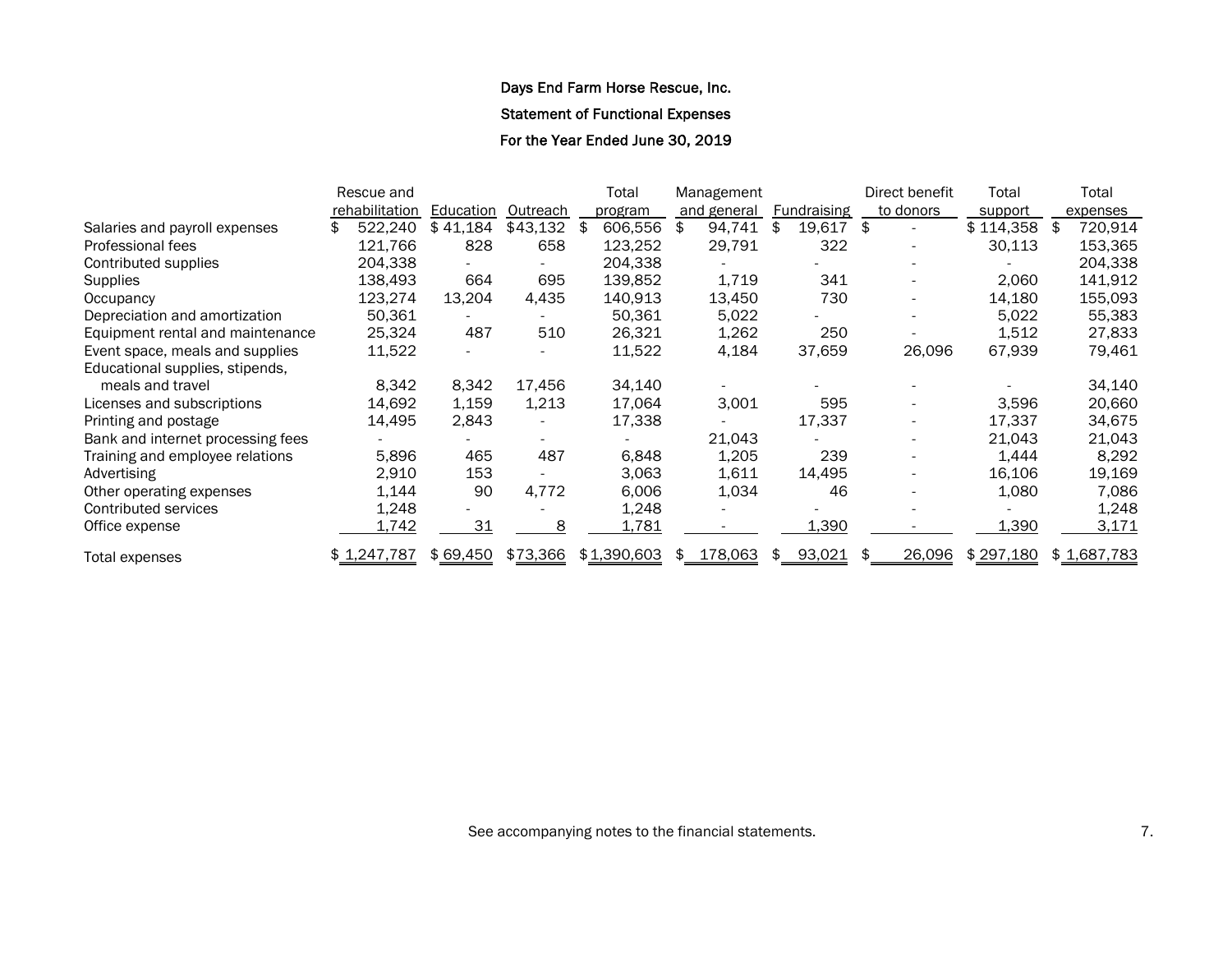## Statements of Cash Flows

# For the Years Ended June 30, 2020 and 2019

|                                                                                                                                                                                                                                                            | 2020                                                             | 2019                                                                    |
|------------------------------------------------------------------------------------------------------------------------------------------------------------------------------------------------------------------------------------------------------------|------------------------------------------------------------------|-------------------------------------------------------------------------|
| Cash flows from operating activities:<br>Change in net assets                                                                                                                                                                                              | \$<br>660,231                                                    | \$<br>315,009                                                           |
| Adjustments to reconcile change in net assets<br>to net cash provided by operating activities:                                                                                                                                                             |                                                                  |                                                                         |
| Depreciation and amortization<br>Unrealized loss (gain) on beneficial interest in trust<br>Unrealized gain on investments<br>Realized gain on investments<br>Donated stock<br>Donated property and equipment<br>Gain on sale of assets<br>Bad debt expense | 55,217<br>8,006<br>(14, 678)<br>(3,324)<br>(10, 464)<br>(5, 179) | 55,383<br>(930)<br>(19, 703)<br>(93, 161)<br>(33,690)<br>(2,507)<br>700 |
| Decrease (increase) in assets:<br>Assets held on behalf of others<br>Accounts receivable, net<br>Contributions receivable<br>Prepaid expenses                                                                                                              | (2, 244)<br>1,970<br>(118, 140)<br>(3,033)                       | 119,761<br>(3,406)<br>26,043<br>(46, 721)                               |
| Increase (decrease) in liabilities:<br>Accounts payable and accrued expenses<br>Pass through liability<br>Deferred revenue<br>Refundable advance                                                                                                           | (62, 505)<br>2,244<br>12,228<br>153,890                          | 60,208<br>(119, 761)<br>(70, 818)                                       |
| Total adjustments                                                                                                                                                                                                                                          | 13,988                                                           | (128, 602)                                                              |
| Net cash provided by operating activities                                                                                                                                                                                                                  | 674,219                                                          | 186,407                                                                 |
| Cash flows from investing activities:<br>Purchases of property and equipment<br>Proceeds from sales of property and equipment<br>Purchases of investments                                                                                                  | (110,983)<br>28,200<br>(10, 170)                                 | (185, 130)<br>2,507<br>(5,934)                                          |
| Net cash used in investing activities                                                                                                                                                                                                                      | (92, 953)                                                        | (188, 557)                                                              |
| Cash flows from financing activities:<br>Principal payments on notes payable                                                                                                                                                                               | (37, 124)                                                        | (36,053)                                                                |
| Net cash provided by (used in) financing activities                                                                                                                                                                                                        | (37, 124)                                                        | (36,053)                                                                |
| Net increase (decrease) in cash and cash equivalents                                                                                                                                                                                                       | 544,142                                                          | (38, 203)                                                               |
| Cash and cash equivalents, beginning of year                                                                                                                                                                                                               | 1,312,955                                                        | <u>1,351,158</u>                                                        |
| Cash and cash equivalents, end of year                                                                                                                                                                                                                     | 1,857,097                                                        | 1,312,955                                                               |
| Supplemental disclosures of cash flow information:                                                                                                                                                                                                         |                                                                  |                                                                         |
| Interest paid                                                                                                                                                                                                                                              | \$<br><u>39,113</u>                                              | \$<br>40,849                                                            |

See accompanying notes to the financial statements. See accompanying notes to the financial statements.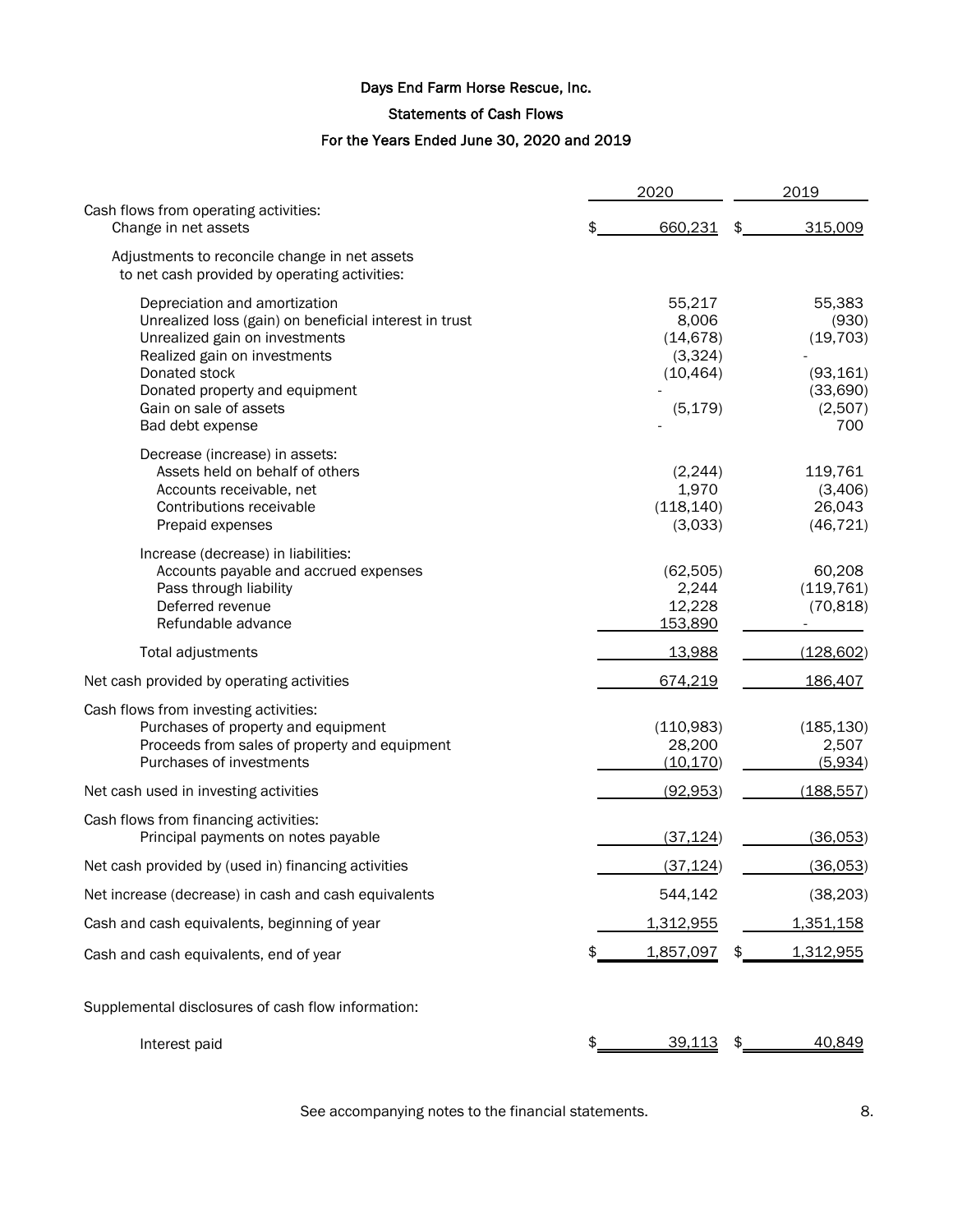#### 1. Organization

Days End Farm Horse Rescue, Inc. (the Organization) is a nonprofit, volunteer based, animal welfare organization established in 1989 to ensure quality care and treatment for horses through rehabilitation, humane education and community outreach. The Organization offers adoption to qualified, pre-screened homes and performs annual follow-up visits to guarantee proper treatment, safety and well being. The volunteer program offers training on horse care, rehabilitation of abused and neglected horses, stable management and teaches compassion to adults and young adults (twelve years and older). Through the humane educational programs, the Organization staff visits schools, civic organizations, and area 4-H clubs to provide information on: the proper care of horses, case studies of abused and neglected horses, the cycle of violence and possible solutions to the problem so that individuals learn how to help. The Organization provides support service to animal control and humane societies as purveyors of shelter, transportation and care of destitute horses involved in cruelty investigations or as strays. The Organization offers continuing education such as: hands-on cruelty investigation training for Animal Control officers and humane societies, and classes for Fire and Rescue departments and horse owners in large animal rescue techniques. The Organization also provides emergency rescue services to horses at the request of their veterinarians or other emergency personnel and provides disaster services in response to manmade or natural disasters.

During 2014, the Organization exercised an option in its operating lease to purchase 58.3 acres of land in Woodbine, Maryland. In November 2014, the Organization completed the transaction to purchase this land and related improvements for \$1.1 million. See Notes 7 and 10 for further details.

### 2. Summary of Significant Accounting Policies

#### a. Basis of presentation

The Organization's financial statements are presented in accordance with accounting principles generally accepted in the United States of America (U.S. GAAP) for nonprofit organizations. Under those principles, the Organization is required to report information regarding its financial position and activities according to two classes of net assets:

• *Net Assets Without Donor Restrictions* represent resources that are not subject to donor imposed restrictions and are available for operations at management's discretion.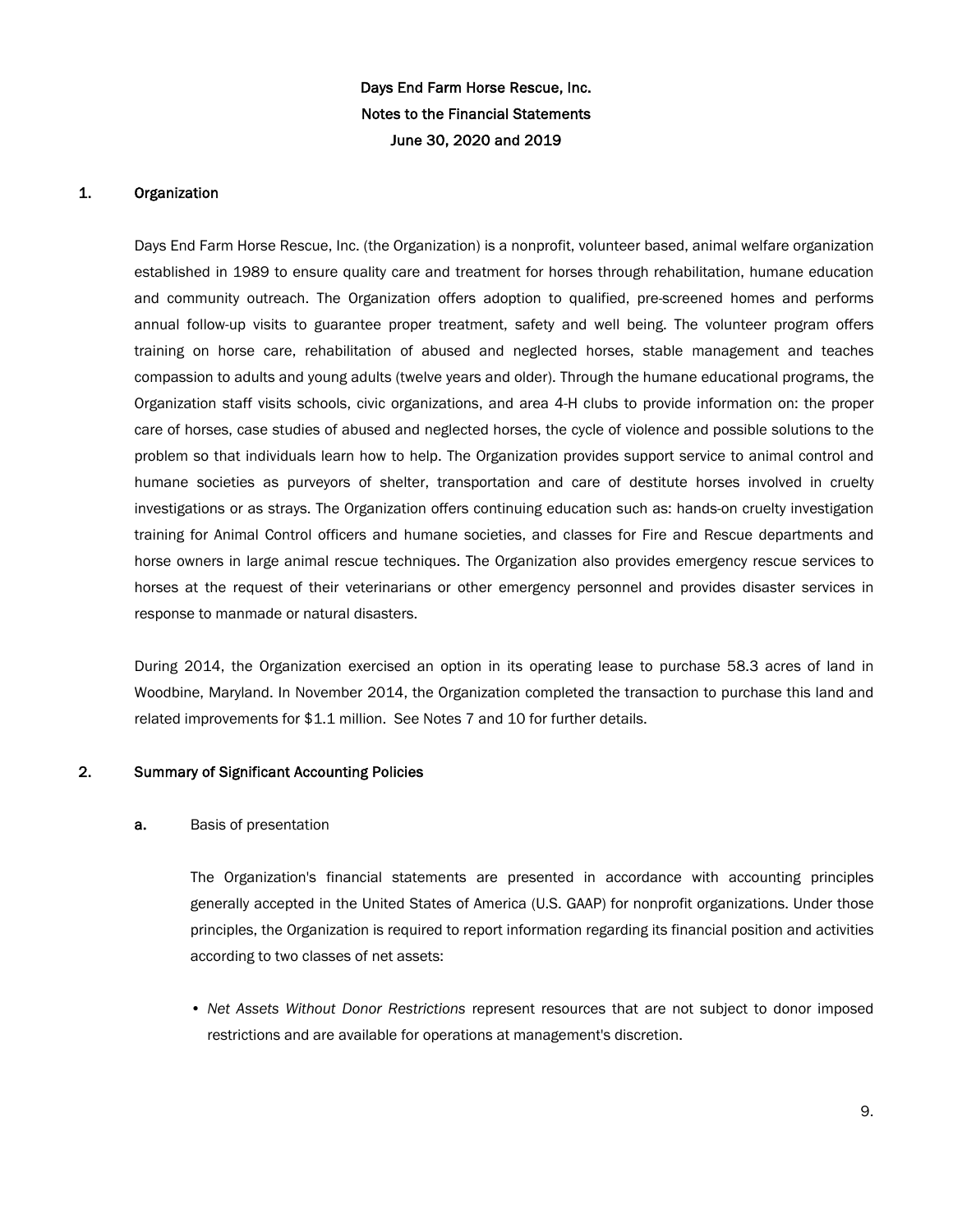• *Net Assets With Donor Restrictions* represent resources restricted by donors. Some donor restrictions are temporary in nature and those restrictions will be met by actions of the Organization or by the passage of time. Other donor restrictions are perpetual in nature, whereby the donor has stipulated the funds be maintained in perpetuity. When a donor restriction expires, that is, when a purpose restriction is accomplished or time restriction has elapsed, donor restricted net assets are reclassified from net assets with donor restrictions to net assets without donor restrictions in the accompanying statements of activities.

#### **b.** Basis of accounting

The Organization's financial statements are prepared on the accrual basis of accounting. Accordingly, revenues are recognized when earned and expenses when obligations are incurred.

#### c. Use of estimates

The preparation of financial statements in conformity with U.S. GAAP requires management to make estimates and assumptions that affect certain reported amounts of assets and liabilities and disclosures of contingent assets and liabilities at the date of the financial statements and the reported amounts of revenues and expenses and their functional allocation during the reporting period. Actual results could differ from those estimates.

#### d. Fair value measurements

U.S. GAAP establishes a framework for measuring fair value. That framework uses a hierarchy that prioritizes the inputs to valuation techniques used to measure fair value. U.S. GAAP requires the Organization to maximize the use of observable inputs when measuring fair value. The hierarchy describes three levels of inputs, which are as follows:

- Level 1 Quoted prices in active markets for identical assets or liabilities.
- Level 2 Quoted prices for similar assets or liabilities in active markets; quoted prices for identical assets or liabilities in inactive markets; or inputs that are derived principally from or corroborated by observable market data by correlation or other means.
- Level 3 Significant unobservable inputs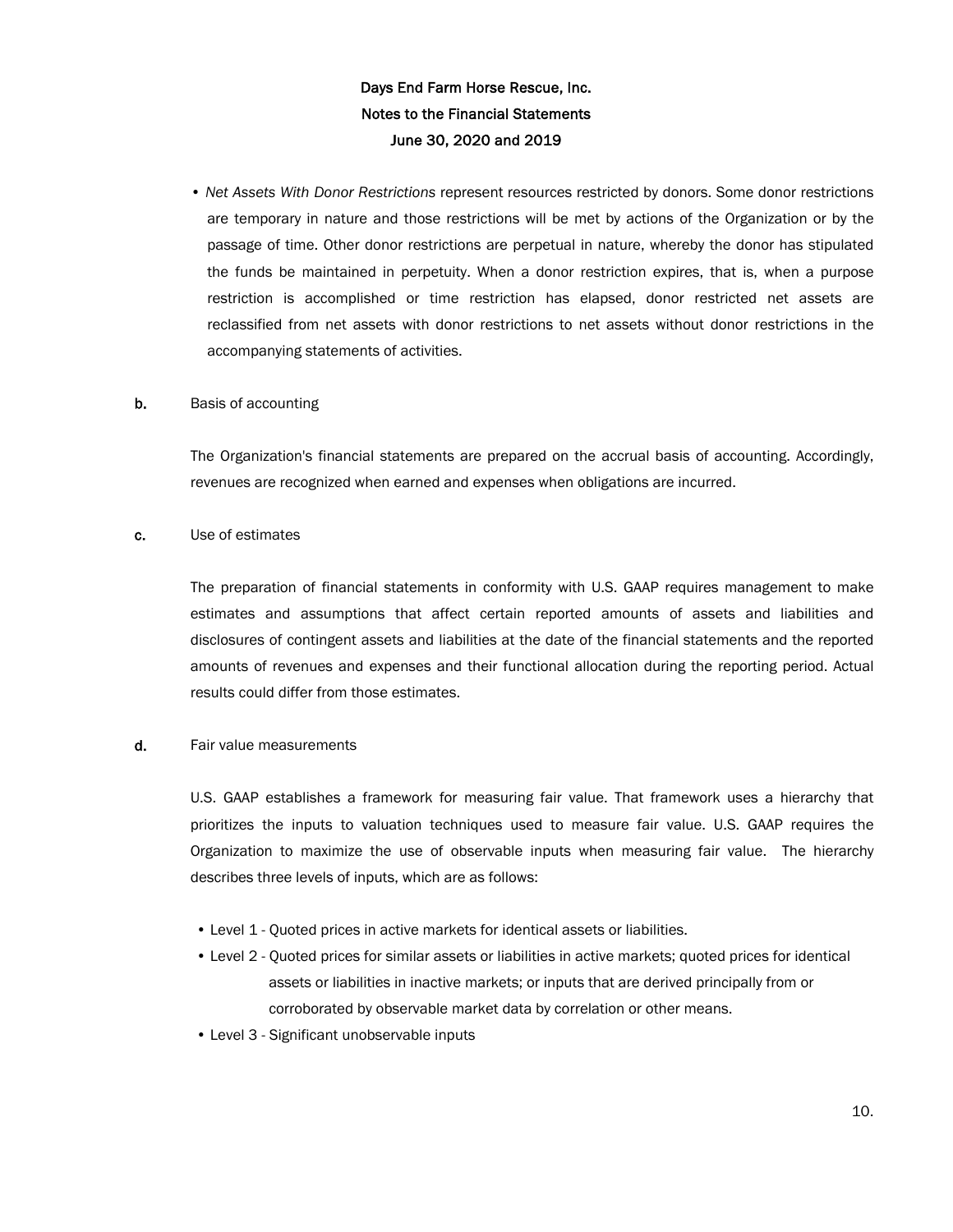In many cases, a valuation technique used to measure fair value includes inputs from more than one level of the fair value hierarchy. The lowest level of significant input determines the placement of the entire fair value measurement in the hierarchy. The categorization of an investment within the hierarchy reflects the relative ability to observe the fair value measure and does not necessarily correspond to the perceived risk of that investment.

### Valuation Techniques

Following is a description of the valuation technique used for assets and liabilities measured at fair value on a recurring basis. There have been no changes in the technique used at June 30, 2020 and 2019.

- Mutual funds: valued at the daily closing price as reported by the fund.
- Equities: valued at the daily closing price as reported by the fund.
- Beneficial interest in Trust: Valued using one third the fair value of the assets held in the trust reported by the trustee as of June 30, 2020. The Organization considers the measurement of its beneficial interest in the perpetual charitable trust to be a Level 3 measurement within the hierarchy because even though that measurement is based on one third the unadjusted fair value of trust assets reported by the trustee, the Organization will never receive those assets or have the ability to direct the trustee to redeem them.

### e. Income taxes

The Organization is exempt from federal and local income taxes under Section 501(c)(3) of the Internal Revenue Code on income derived from activities related to its exempt purpose. The Organization is not classified as a private foundation.

### f. Cash and cash equivalents

For financial statement purposes, the Organization considers highly liquid investments with an original maturity of three months or less as cash equivalents.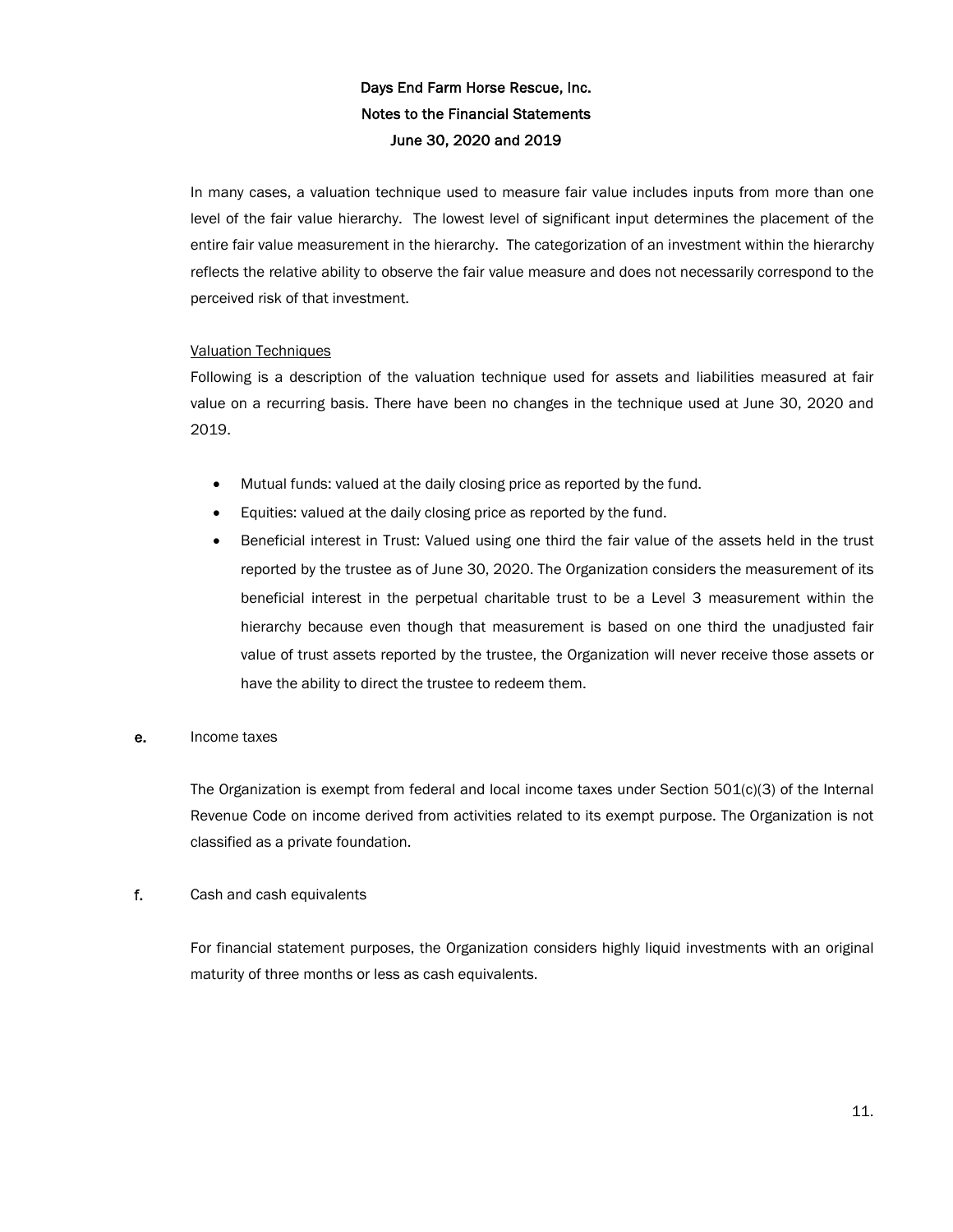#### g. Accounts receivable, net

Accounts receivable are due in less than one year and stated at their net realizable value. Reserves are established for receivables that are delinquent and considered uncollectible based on periodic reviews by management. At June 30, 2020 and 2019, the allowance for doubtful accounts totaled \$11,300 for each year.

#### h. Contributions receivable

Contributions receivable are unconditional promises to give that are recognized as contributions when the promise is received. All contributions receivable are expected to be collected in less than one year and are reported at their net realizable value. Reserves are established for receivables that are delinquent and considered uncollectible based on periodic reviews by management. At June 30, 2020 and 2019, all contributions receivable were considered collectible, therefore no allowance for doubtful accounts had been recognized.

#### i. Investments

Investments are reported at fair value and realized and unrealized gains and losses are reported in the statement of activities as increases or decreases in net assets without donor restrictions, unless the income or loss is restricted by donor restrictions or law. Investment return is reported net external and direct internal investment expenses. The Organization invests in a variety of investments that are exposed to various risks, such as fluctuations in market value and credit risk. It is reasonably possible that changes in risks in the near term could materially affect investment balances and amounts reported in the accompanying financial statements.

#### j. Property and equipment, net

Property and equipment acquisitions are recorded in the financial statements at cost, net of accumulated depreciation and amortization. Donated property and equipment is stated at fair value at the date of donation. Depreciation and amortization expense is computed using the straight-line method over the estimated useful lives of the assets as follows: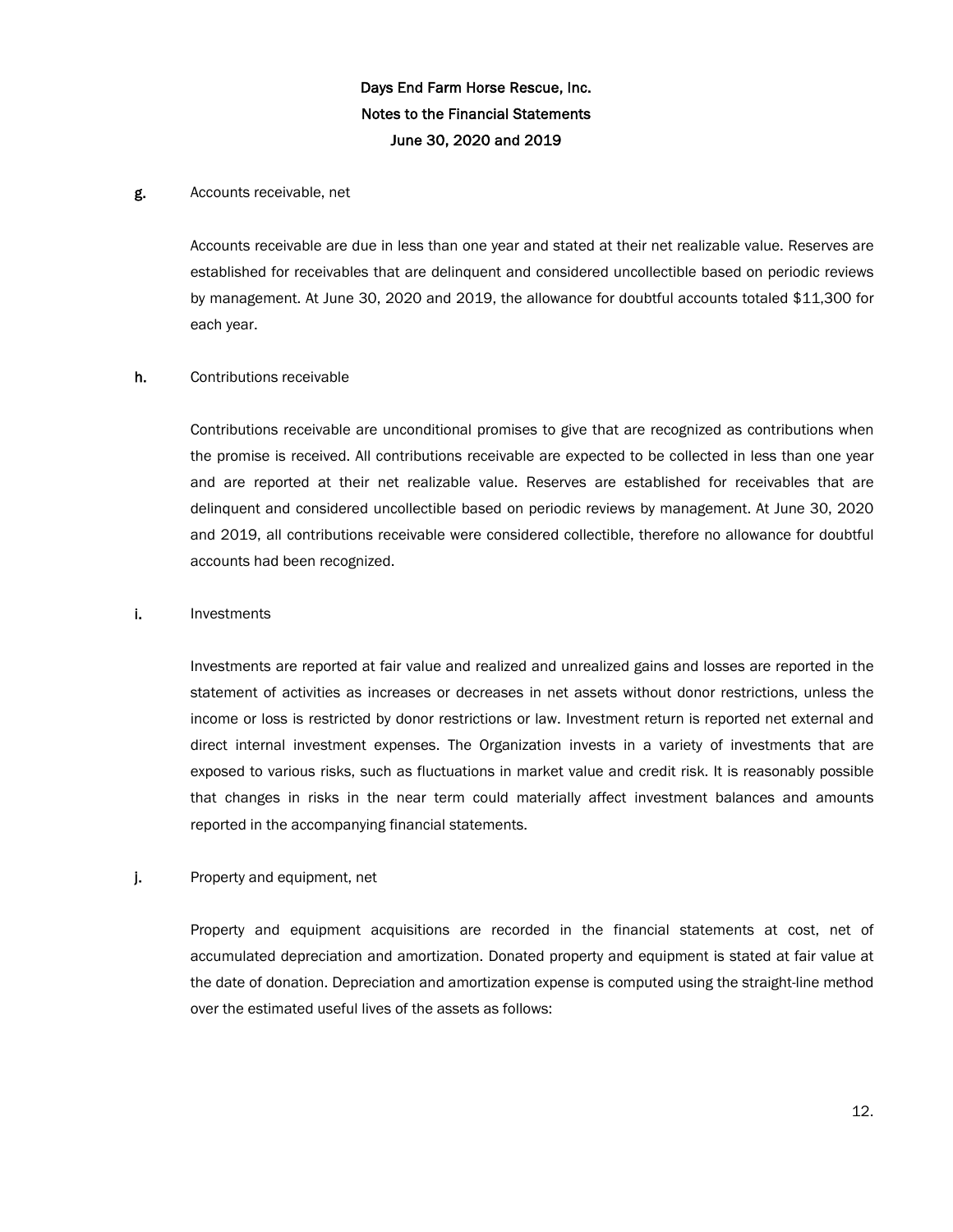| Buildings and improvements    | 39 years        |
|-------------------------------|-----------------|
| Furniture and fixtures        | $10 - 25$ years |
| Farm equipment                | $3 - 15$ years  |
| Vehicles                      | $3 - 5$ years   |
| Office and computer equipment | $3 - 5$ years   |

The Organization's policy is to capitalize major additions and improvements over \$5,000 and estimated useful lives greater than three years. Repairs and maintenance which do not significantly add to the value of assets are expensed as incurred.

Included in property and equipment are expenses incurred in the process of acquiring the land and structures adjacent to the existing property. The Organization has signed an agreement for the purchase and is in the process of completing the due diligence. The purchase is expected to be completed within the next fiscal year. These expenses are not currently being depreciated, as they are not yet in service.

#### k. Measure of operations

The accompanying statements of activities reports all changes in net assets, including changes in net assets from operating and nonoperating activities. Operating activities consist of those items attributable to the Organization's ongoing programmatic services and interest and dividends earned on investments. Nonoperating activities are limited to resources that generate return from investments and other activities considered to be of a more unusual or nonrecurring nature.

#### l. Revenue recognition

*Contributions*: The Organization recognizes contributions when cash, securities or other assets; an unconditional promise to give; or a notification of a beneficial interest is received. Conditional promises to give - that is, those with a measurable performance or other barrier and a right of return - are not recognized until the conditions on which they depend have been met. The Organization reports gifts of cash and other assets as donor restricted support if they are received or promised with donor stipulations that limit the use of the donated assets to the Organization's programs or to a future year. When a donor restriction expires, that is, when a purpose restriction is accomplished or time restriction has elapsed, donor restricted net assets are reclassified to net assets without donor restrictions and reported in the accompanying statements of activities as net assets released from restrictions.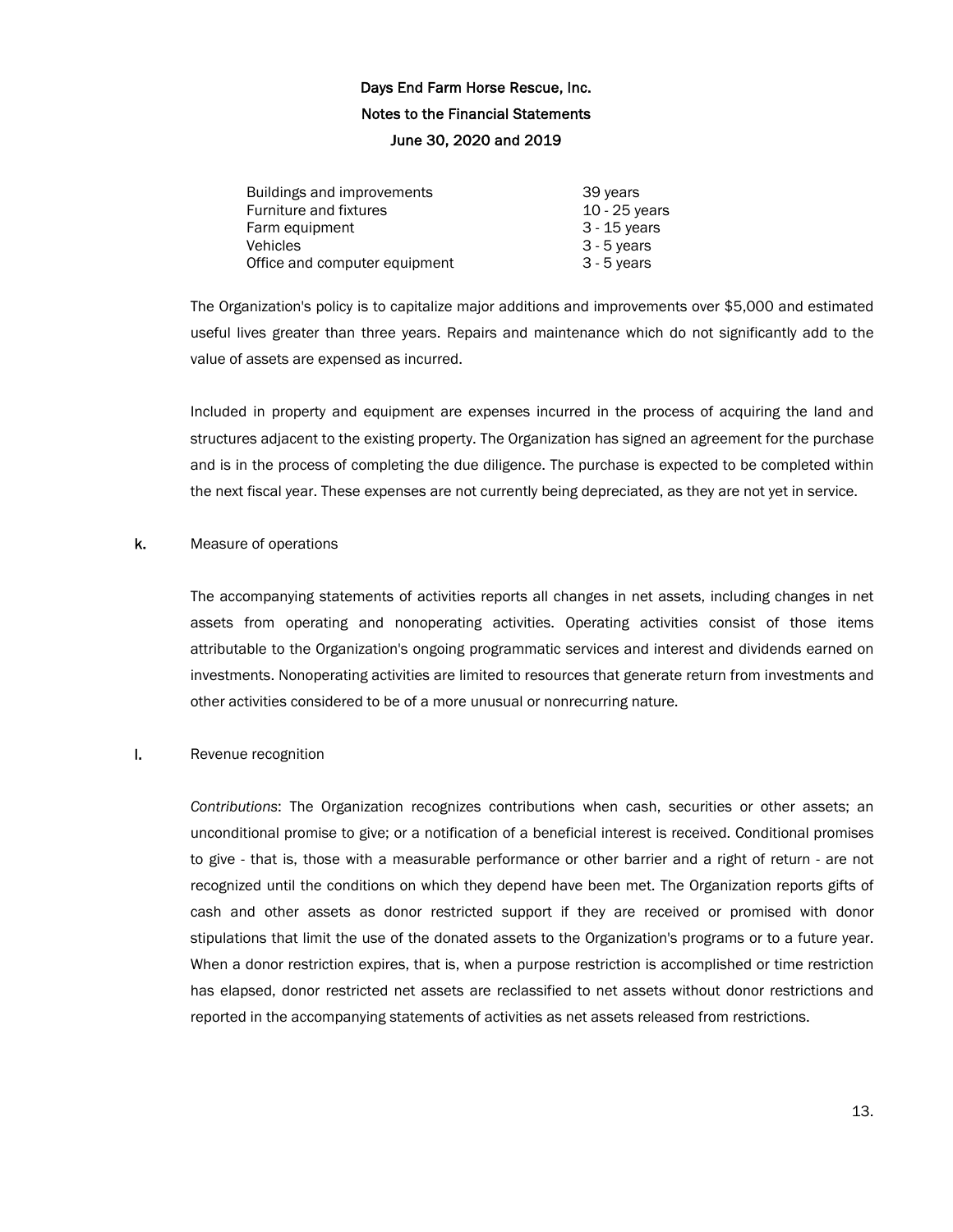*WaterShed Grant*: The WaterShed grant is recognized as revenue when the qualifying expenses are incurred. Amounts received in advance are recorded as deferred revenue in the accompanying statements of financial position.

*Program service fees*: Program revenue consists primarily of fees generated from the Organization's legacy and adoption programs. Fees are recognized as revenue in the period in which services are provided.

*Annual fundraising events*: Annual fundraising events are recognized in the period the event takes place.

*Sales of used tack and other items*: Sales of used tack and other items are recognized in the period the items are sold.

*In-kind contributions*: Donated materials, services and use of facilities are recorded at fair value when an unconditional commitment is received and are recognized as in-kind contributions as revenue and expense in the accompanying financial statements. Contributions of services are recognized when services received (a) create or enhance nonfinancial assets or (b) require specialized skills, are provided by individuals possessing those skills, and would typically need to be purchased if not provided by donation. The value of such services is recorded based on the estimated fair value of services provided and is classified as in-kind contributions revenue and expense charged to programs and supporting services based on the program or support services directly benefited.

Many individuals volunteer their time and perform a variety of tasks that assists the Organization. The value of these contributed services is not recorded as in-kind contributions since the criteria for recognition was not met under the standards.

#### m. Functional allocation of expenses

The costs of providing the various programs and other activities have been summarized on a functional basis in the accompanying statements of activities. Accordingly, certain costs, such as salaries and payroll expenses, equipment rental and maintenance, licenses, and training and employee relations have been allocated among programs and supporting services based on level of effort. Occupancy and depreciation and amortization have been allocated among programs and supporting services based on use of the assets.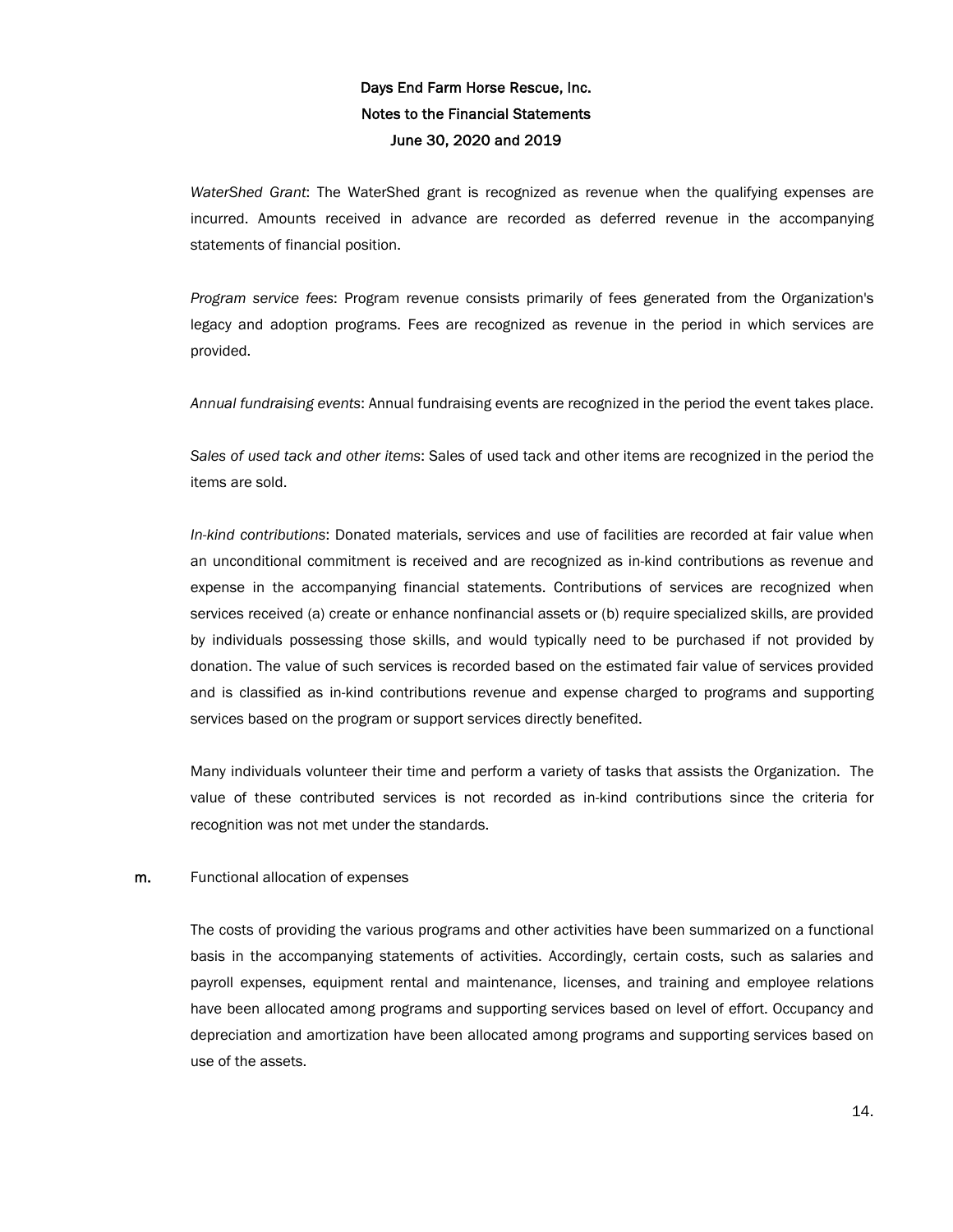#### n. Adoption of new accounting standard

In June 2018, the Financial Accounting Standards Board (FASB) issued Accounting Standards Update (ASU) 2018-08, *Clarifying the Scope and the Accounting Guidance for Contributions Received and Contributions Made* (Topic 605). This standard is intended to address questions stemming from ASU 2014-09, Revenue from Contracts with Customers (Topic 606), regarding its implications on grants and contracts of not-for-profit organizations. The Organization adopted the requirements of the new guidance as of July 1, 2019.

#### **o.** New pronouncements

FASB issued new guidance that created Topic 606, *Revenue from Contracts with Customers*, in the Accounting Standards Codification (ASC). Topic 606 supersedes the revenue recognition requirements in FASB ASC 605, *Revenue Recognition*, and requires the recognition of revenue when promised goods or services are transferred to customers in an amount that reflects the consideration to which an entity expects to be entitled in exchange for those goods or services. The new guidance also added Subtopic 340-40, *Other Assets and Deferred Costs - Contracts with Customers*, to the ASC to require the deferral of incremental costs of obtaining a contract with a customer. On June 3, 2020, the FASB issued ASU No. 2020-05, *Revenue from Contracts with Customers* (Topic 606) and *Leases* (Topic 842) E*ffective Dates for Certain Entities*, to defer the effective date of FASB ASC 606 to fiscal years beginning after December 15, 2019 for nonprofit entities that have not yet issued financial statements due to the COVID-19 pandemic. The Organization has not yet selected a transition method and is currently evaluating the effect that the updated standard will have on its financial statements.

In February 2016, the FASB issued ASU No. 2016-02, *Leases* (Topic 842), to increase transparency and comparability about leases among entities. The new guidance requires lessees to recognize a lease liability and a corresponding lease asset for virtually all lease contracts. It also requires additional disclosure about leasing arrangements. ASU No. 2016-02, as amended by 2020-05, is effective for nonprofit entities for fiscal years beginning after December 15, 2021 and interim periods within fiscal years beginning after December 15, 2022. ASU No. 2016-02 originally specified a modified retrospective transition method which requires the entity to initially apply the new lease standard at the beginning of the earliest period presented in the financial statements.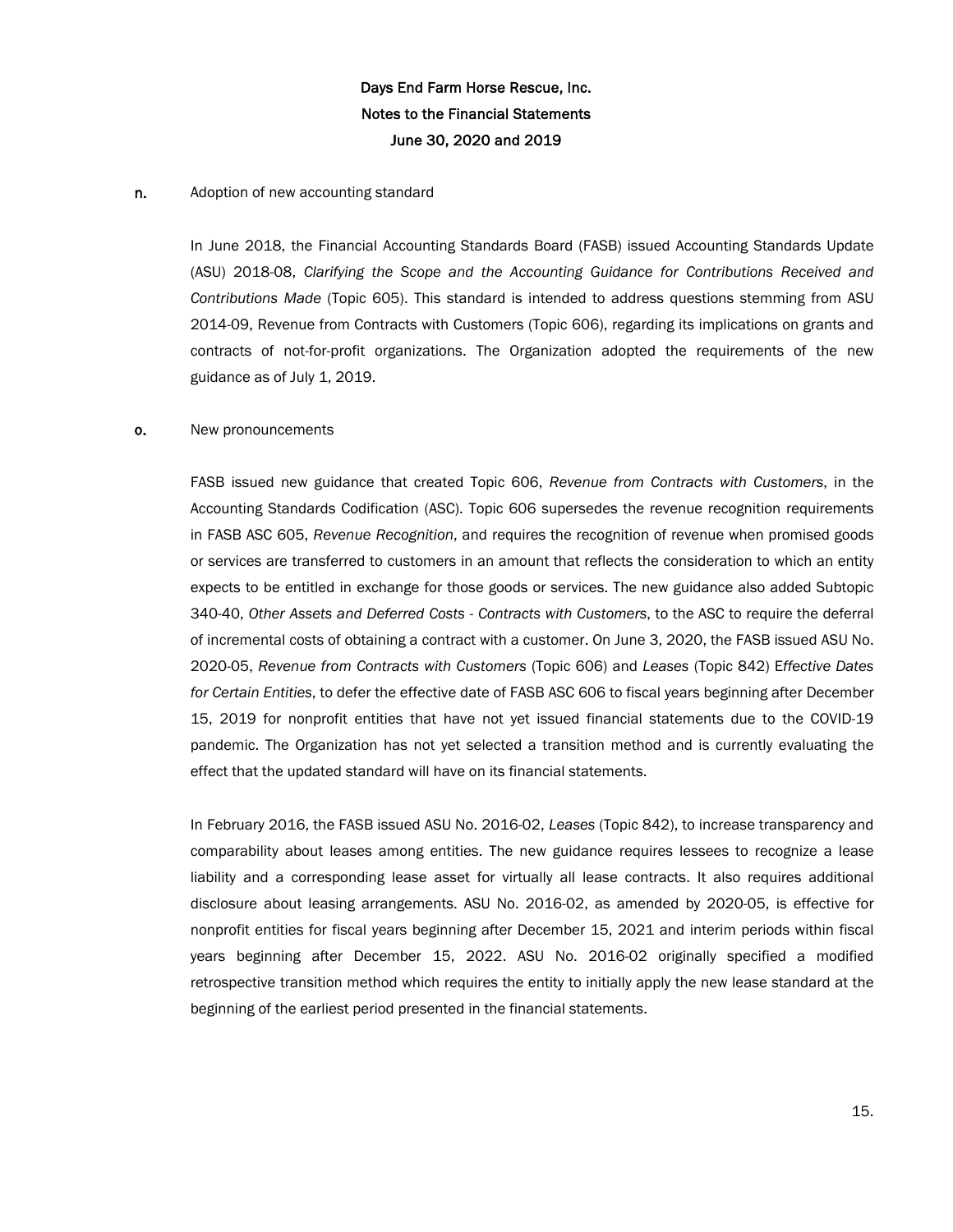In July 2018, FASB issued ASU No. 2018-11, *Leases* (Topic 842): *Targeted Improvements*, providing a second, optional transition method which allows the entity to apply the new standard at the adoption date and recognize a cumulative effect adjustment to the opening balance of net assets in the period of adoption. The Organization is currently assessing the impacts of this new standard, including the transition methods.

The Organization plans to adopt the ASUs at the respective implementation dates.

## 3. Liquidity and Availability

The following represents the Organization's current financial assets at June 30:

| Current financial assets at year end:                                                       |     | 2020                                     |   | 2019                                    |
|---------------------------------------------------------------------------------------------|-----|------------------------------------------|---|-----------------------------------------|
| Cash and cash equivalents<br>Accounts receivable<br>Contributions receivable<br>Investments | \$  | 1,857,097<br>3.346<br>168,098<br>580.916 | S | 1,312,955<br>5.316<br>49,958<br>542,280 |
| Total current financial assets                                                              |     | 2,609,457                                |   | 1,910,509                               |
| Less amounts not available within one year:<br>Net assets with donor restrictions           |     | (309.955)                                |   | (163.545)                               |
| Financial assets available to meet general expenditures within one year                     | \$. | 2.299.502                                |   | 1.746.964                               |

The Organization's goal is generally to maintain financial assets to meet six months of operating expenses (approximately \$700,000). As part of its liquidity plan, excess cash is invested in short-term investment.

### 4. Concentrations of Credit Risk

The Organization maintains bank deposits that, at times, may exceed the Federal Deposit Insurance Corporation (FDIC) limits. At June 30, 2020 and 2019, the Organization had bank deposits in excess of FDIC limits of \$1,615,478 and \$1,104,843, respectively. In addition, at June 30, 2020 and 2019, the cash portion of investments, \$210,895 and \$205,765 respectively, was not covered by the FDIC. The Organization has not experienced any loss related to this credit risk.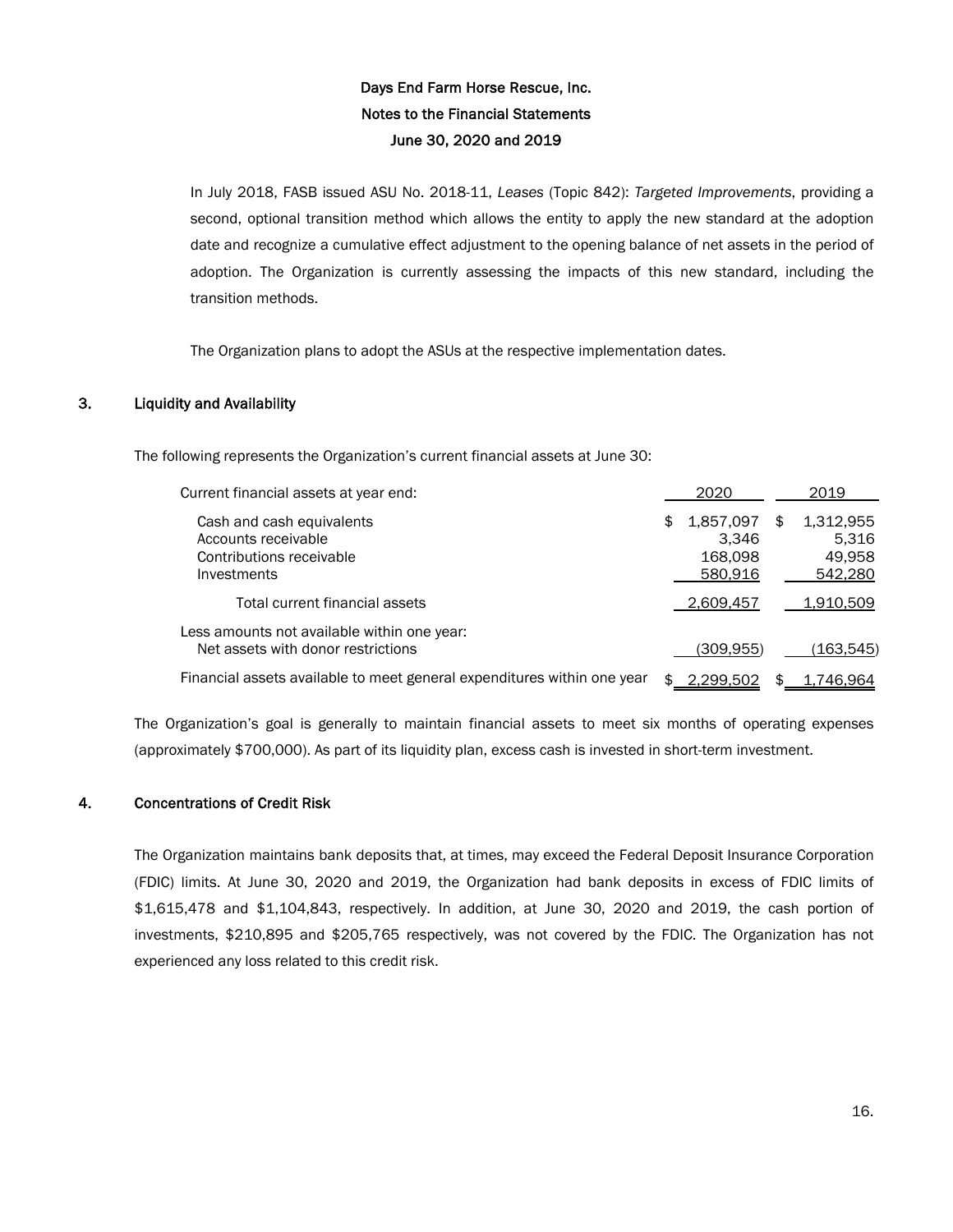### 5. Investments and Fair Value Measurements

Assets measured at fair value on a recurring basis at June 30, 2020 are as follows:

|                                                           | Level 1       |    | Level 2 | Level 3       | Total                    |
|-----------------------------------------------------------|---------------|----|---------|---------------|--------------------------|
| Fixed income mutual funds<br>Beneficial interest in Trust | \$<br>370,021 | S  |         | \$<br>127,183 | \$<br>370,021<br>127,183 |
| Total investments measured at<br>fair value               | 370,021       | \$ |         | 127,183       | 497,204                  |
| Less: Beneficial Interest in Trust                        |               |    |         |               | (127, 183)               |
| Cash, measured at amortized cost                          |               |    |         |               | 210,895                  |
| Total investments                                         |               |    |         |               | 580.916                  |

Assets measured at fair value on a recurring basis at June 30, 2019 are as follows:

|                                                                                    | Level 1                 |     | Level 2 | Level 3       | Total                              |
|------------------------------------------------------------------------------------|-------------------------|-----|---------|---------------|------------------------------------|
| Fixed income mutual funds<br>Equities-common stock<br>Beneficial interest in Trust | \$<br>238,552<br>97,963 | -\$ |         | \$<br>135,189 | \$<br>238,552<br>97,963<br>135,189 |
| Total investments measured at<br>fair value                                        | 336,515                 |     |         | 135.189       | 471.704                            |
| Less: Beneficial Interest in Trust                                                 |                         |     |         |               | (135, 189)                         |
| Cash, measured at amortized cost                                                   |                         |     |         |               | 205,765                            |
| Total investments                                                                  |                         |     |         |               | 542.280                            |

### 6. Beneficial Interest in Trust

The Organization has a beneficial interest in a perpetual trust along with two other organizations that distributes one-third of 5% of its fair value to the Organization on an annual basis. The trust invests in publicly traded investments with readily determinable fair values based on quoted prices in active markets. The Organization carries its interest in the trust at the fair value of the underlying investments. The fair value of the trust is recorded as net assets with donor restriction and the changes in its fair value are classified as changes in net assets with donor restrictions.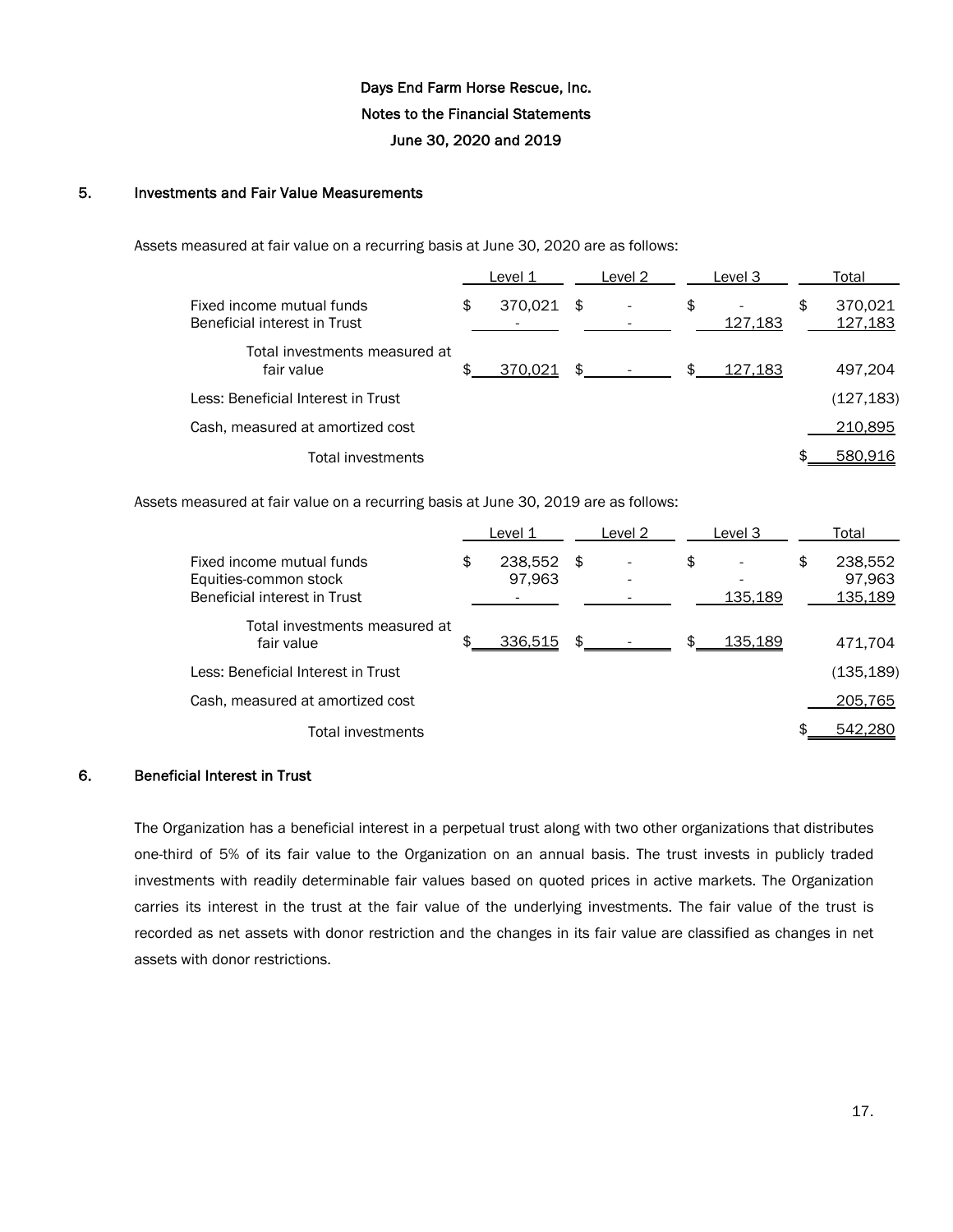The activity for assets which is measured at fair value on a recurring basis using significant unobservable inputs (Level 3 inputs), is as follows:

|                                                    | 2020 |                    |      | 2019           |
|----------------------------------------------------|------|--------------------|------|----------------|
| Balance, beginning of year<br>Change in fair value |      | 135.189<br>(8.006) | - SS | 134.259<br>930 |
| Balance, end of year                               |      | 127,183            | S    | 135,189        |

The change in value of the beneficial interest in trust is included as unrealized gain or loss separate from other investment income in the accompanying statements of activities.

## 7. Property and Equipment, Net

The following is a summary of property and equipment held at June 30:

|                                                                                                                                    | 2020                                                               | 2019                                                               |
|------------------------------------------------------------------------------------------------------------------------------------|--------------------------------------------------------------------|--------------------------------------------------------------------|
| Land<br>Buildings and improvements<br>Furniture and fixtures<br>Farm equipment<br><b>Vehicles</b><br>Office and computer equipment | \$<br>688,050<br>803,890<br>46.948<br>153.315<br>134.358<br>16.068 | \$<br>688,050<br>737,652<br>46.948<br>167,798<br>164,978<br>17,499 |
| Property and equipment                                                                                                             | 1.842.629                                                          | 1.822.925                                                          |
| Accumulated depreciation and amortization                                                                                          | (280, 536)                                                         | (293,577)                                                          |
| Total property and equipment, net                                                                                                  | \$<br><u>1,562,093</u>                                             | \$<br>1,529,348                                                    |

### 8. Pass Through Liability

The Organization acts as a fiscal sponsor for a state council to provide safe options for horses in transition. The Organization receives contributions on behalf of the state council and pays out expenses on their behalf. Such contributions and expenses are reported as a liability in the accompanying statements of financial position.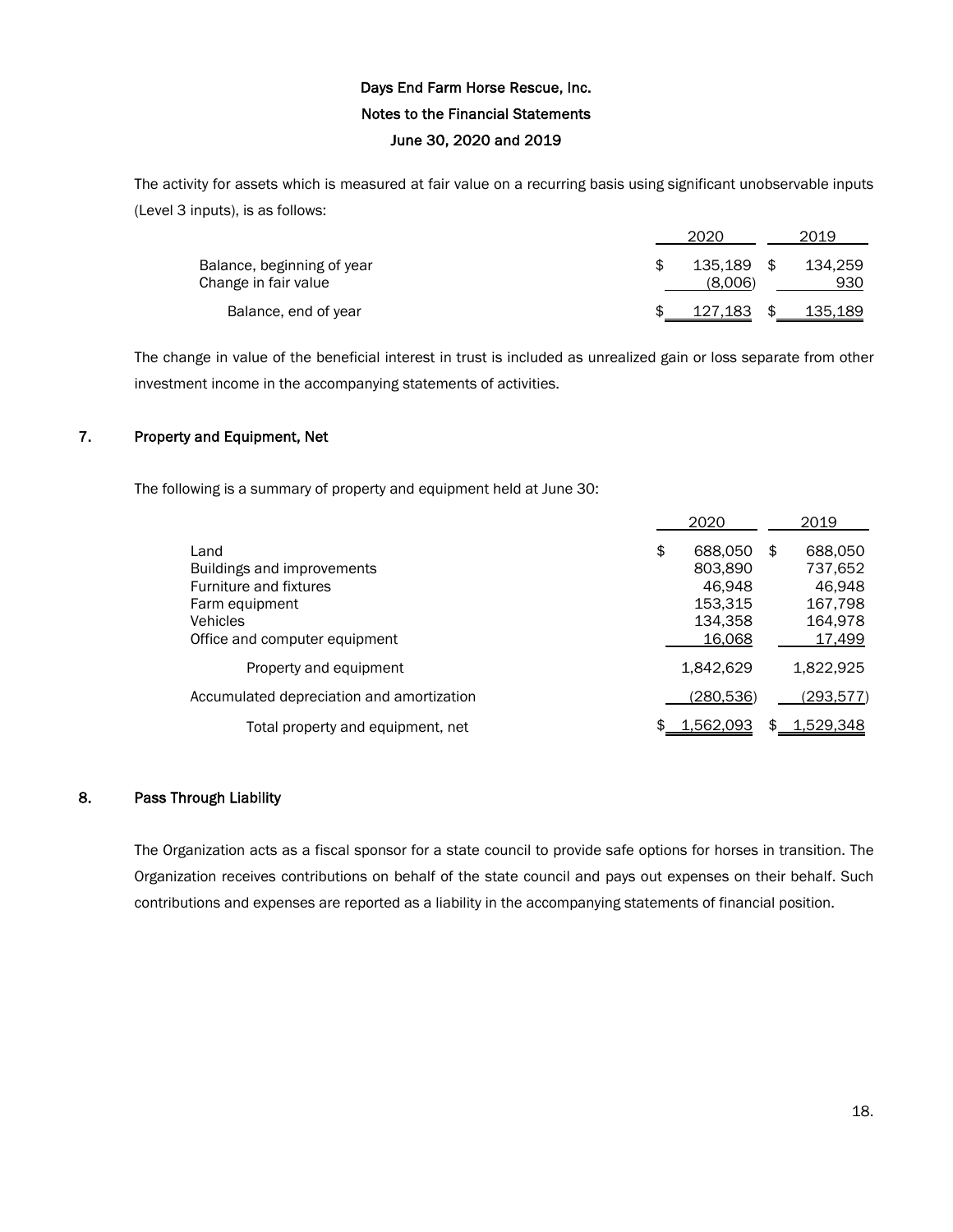### 9. Refundable Advance

The Paycheck Protection Program is a low-interest Small Business Administration (SBA) loan and generally covers eight weeks of payroll costs and may be forgiven entirely if the borrower maintains certain staffing levels and spends a certain amount of funds on salaries and other qualifying expenditures during the qualified period. The Organization was approved for a loan on May 8, 2020, under this program in the amount of \$153,890 with an interest rate of 1% and a maturity date of May 8, 2022. As of the report date, loan forgiveness requirements had not been met, however management anticipates meeting the requirements of forgiveness within the eligible timeframe and under the requirements of the program. The balance of the loan is included on the statement of financial position as of June 30, 2020 as a refundable advance until forgiveness is approved.

### 10. Notes Payable

Notes payable and related current maturities consist of the following at June 30:

|                                                                                                                                                                                                                                                                                                                                                                                                                                                                                                                                                                                                                    |     | 2020     |      | 2019     |
|--------------------------------------------------------------------------------------------------------------------------------------------------------------------------------------------------------------------------------------------------------------------------------------------------------------------------------------------------------------------------------------------------------------------------------------------------------------------------------------------------------------------------------------------------------------------------------------------------------------------|-----|----------|------|----------|
| Promissory note dated November 2014, in the amount of<br>\$880,000, with an annual interest rate of 5.24 percent. On May<br>2020 the Organization refinanced principal of \$728,359 for an<br>additional 10 years, with an annual interest rate of 3.84 percent.<br>The note calls for monthly principal and interest payments of<br>\$5,477 for one-hundred-and-twenty months with a balloon payment<br>of the remaining principal and accrued interest on May 2030. The<br>Organization is in compliance with all loan covenants for the years<br>ended June 30, 2020 and 2019. The note is secured by property. | \$. | 719.768  | - \$ | 749,942  |
| Non-interest bearing promissory note dated October 2015, in the<br>amount of \$34,750. The note calls for monthly principal payments<br>of \$579 for sixty months. The note is secured by farm equipment.                                                                                                                                                                                                                                                                                                                                                                                                          |     | 1,737    |      | 8,687    |
| Total notes payable                                                                                                                                                                                                                                                                                                                                                                                                                                                                                                                                                                                                |     | 721,505  |      | 758,629  |
| Current portion, notes payable                                                                                                                                                                                                                                                                                                                                                                                                                                                                                                                                                                                     |     | (39.727) |      | (38,228) |
| Non-current portion, notes payable                                                                                                                                                                                                                                                                                                                                                                                                                                                                                                                                                                                 |     | 681.7    |      | 720,401  |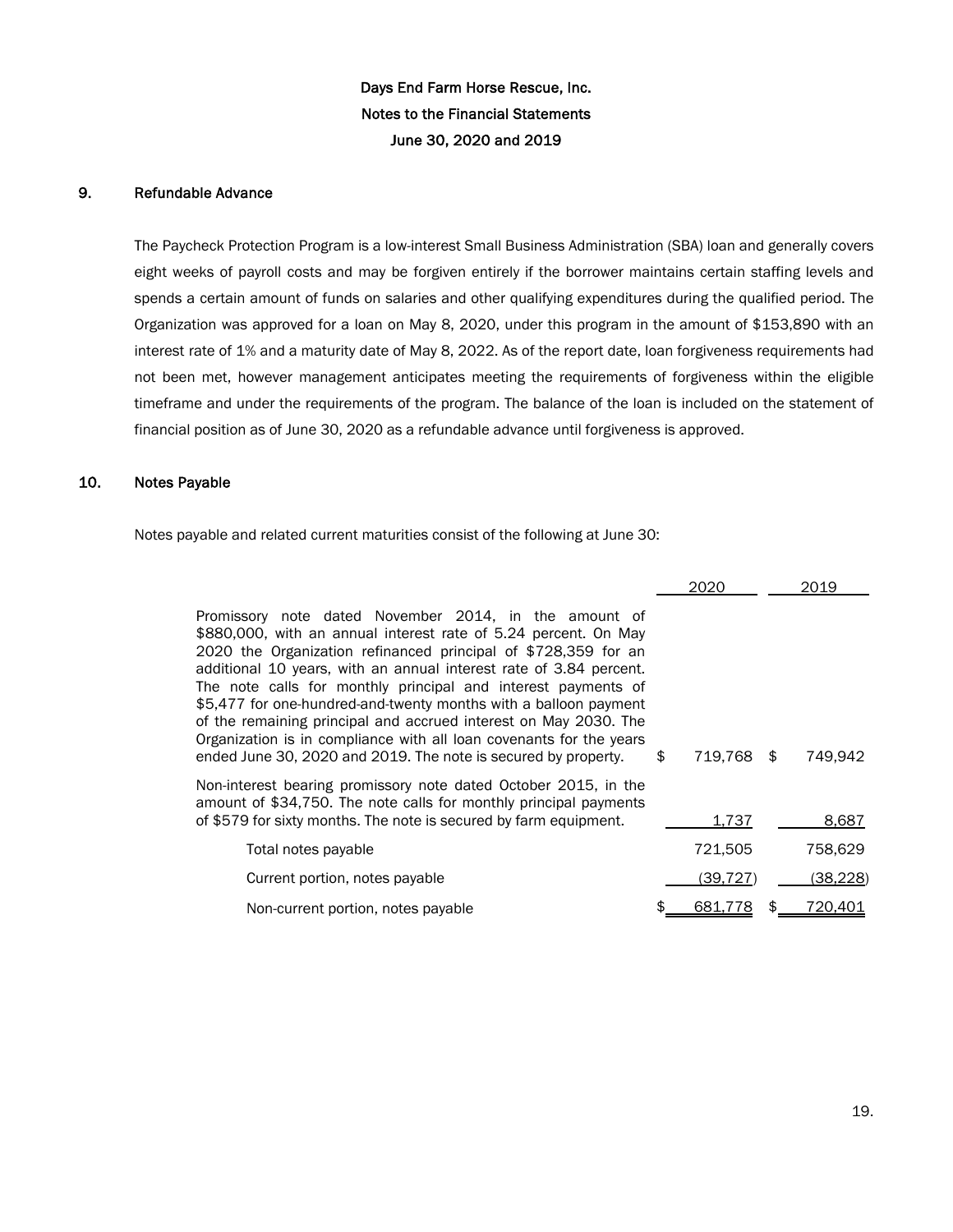Aggregate future maturities of notes payable are as follows for the years ending June 30:

| 2021                | \$<br>39,727  |
|---------------------|---------------|
| 2022                | 39.494        |
| 2023                | 41,059        |
| 2024                | 42,686        |
| 2025                | 44,376        |
| 2026 and thereafter | 514,163       |
| Total               | \$<br>721,505 |

## 11. Line of Credit

During the year ended June 30, 2020, the Organization obtained a line of credit with a financial institution with a credit limit of \$300,000 and an interest rate of 3.25%. The line of credit is secured by all personal property owned by the Organization. There was no outstanding balance on the line at June 30, 2020.

## 12. Net Assets With Donor Restrictions

Net assets were released from donor restrictions during the years ended June 30, 2020 and 2019 for the following purposes:

|                                             | 2020         |      | 2019    |
|---------------------------------------------|--------------|------|---------|
| Future buildings                            | \$<br>35.298 | - \$ |         |
| Marketing                                   | 24.000       |      | 2,000   |
| Donor designated projects                   | 11,968       |      | 1,927   |
| Farm equipment                              | 5.014        |      | 1,380   |
| Horse training                              | 3.674        |      |         |
| Classes                                     | 2.429        |      | 1,400   |
| Adoption                                    | 2.000        |      |         |
| ACO go kits                                 | 265          |      |         |
| Robin's Nest                                |              |      | 16,886  |
| Horse medical expenses                      | 1,595        |      | 12,627  |
| Horse show sponsorship                      |              |      | 5,000   |
| Staff appreciation                          | 5,150        |      |         |
| Time restricted                             | 49,958       |      | 76,001  |
| Total net assets released from restrictions | 141.351      | \$   | 117.221 |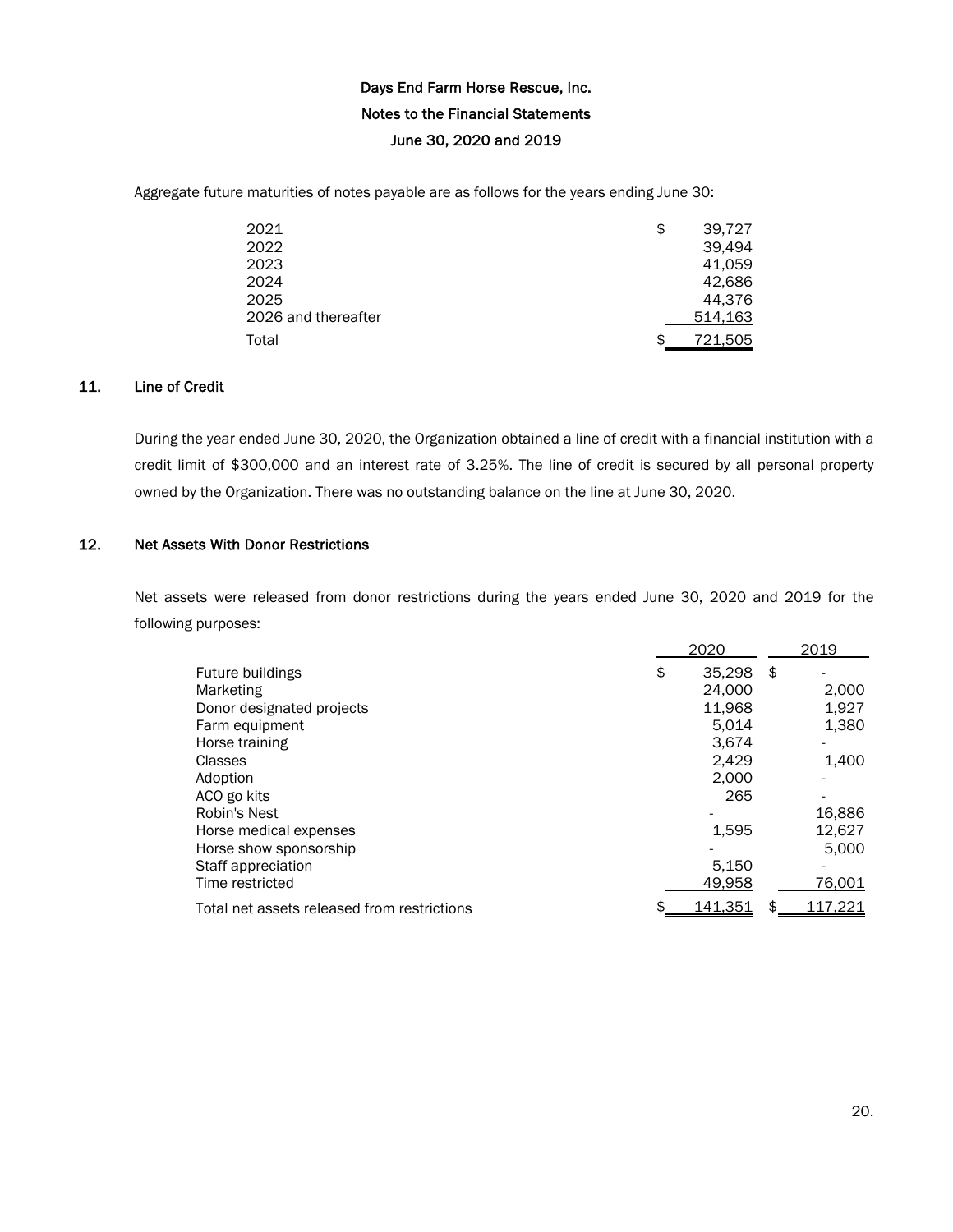At June 30, 2020 and 2019, net assets with donor restrictions were available for the following purposes:

|                                          | 2020          | 2019          |
|------------------------------------------|---------------|---------------|
| Future buildings                         | \$<br>103,807 | \$<br>104.105 |
| Horse training                           | 10,400        | 6,349         |
| Electric sling brace                     | 10.000        | 10,000        |
| Community support                        | 10.000        |               |
| Robin's Nest                             | 3,114         | 3.114         |
| Farm equipment                           |               | 4,830         |
| Donor designated projects                | 3.943         | 6,860         |
| Marketing                                | 422           | 24.422        |
| Classes                                  | 171           | 2,600         |
| Adoption                                 |               | 1,000         |
| ACO go kits                              |               | 265           |
| Time restricted                          | 168,098       | 49,958        |
| <b>Beneficial trust</b>                  | 127,183       | 135,189       |
| Total net assets with donor restrictions | 437,138       | \$<br>348,692 |

#### 13. Donated Goods and Services

The Organization received in-kind contributions primarily in the form of donated supplies and equipment. The value of contributed supplies was \$163,016 and \$238,028 for the years ended June 30, 2020 and 2019, respectively, of which \$1,048 and \$33,690 was capitalized as property and equipment for the years ended June 30, 2020 and 2019, respectively. The Organization also received donated veterinary and farrier services valued at \$2,354 and \$1,248 for the years ended June 30, 2020 and 2019, respectively. All in-kind goods and services are included in program services in the accompanying statements of activities.

Many other individuals volunteer their time and perform a variety of tasks that assist the Organization. The value of these contributed services have not been recorded in the financial statements since they did not meet the criteria for recognition. Unaudited volunteer hours for farm work and data entry totaled 31,654 and 44,732 for the years ended June 30, 2020 and 2019, respectively.

### 14. Operating Lease

On August 1, 2017, the Organization entered into a five year lease agreement for use of other farm land to provide for additional shelter capacity. The lease calls for a monthly payment of \$2,500 and expires in August 2022. Rent expense was \$30,000, for the years ended June 30, 2020 and 2019.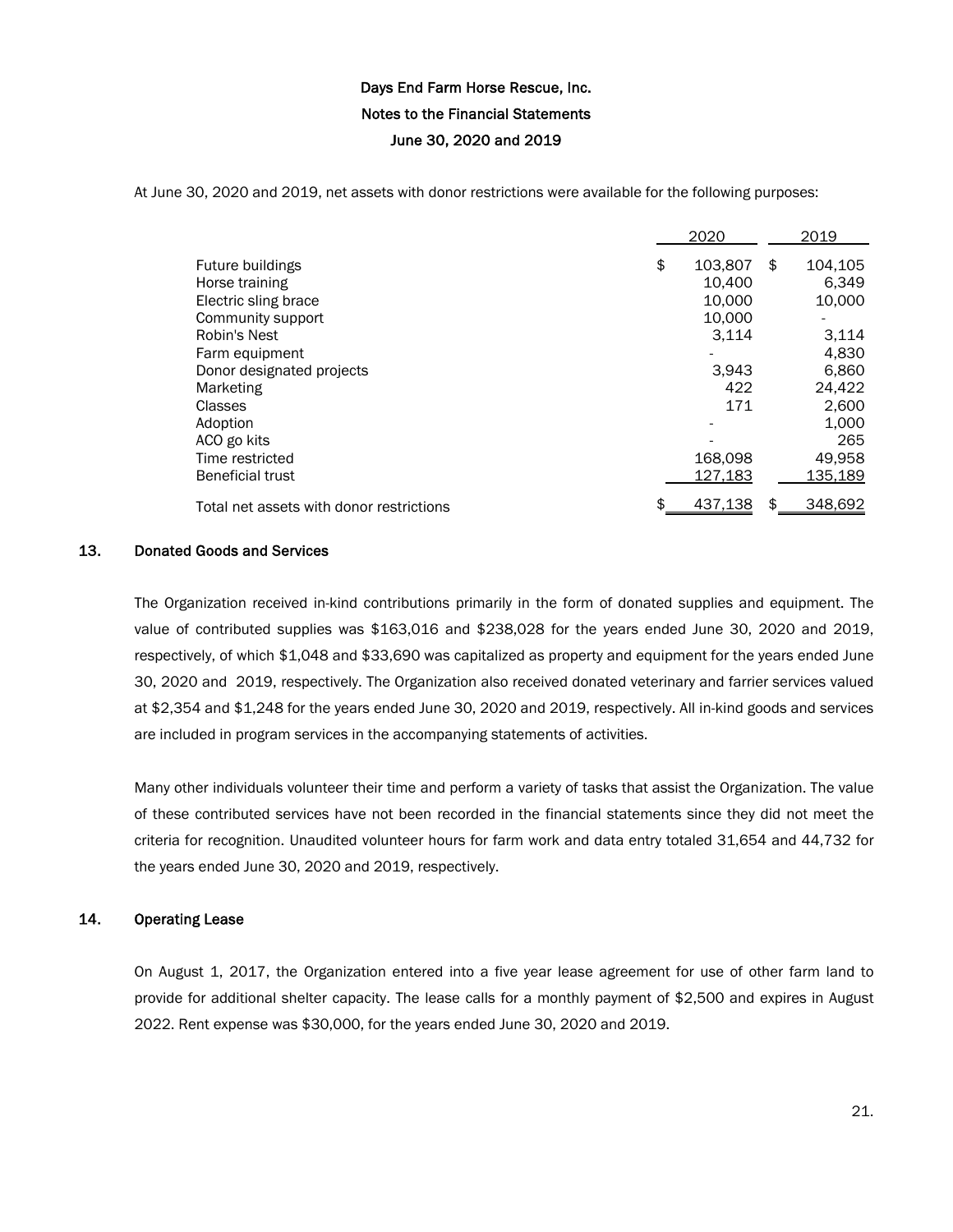Aggregate future minimum lease payments are as follows for the years ending June 30:

| 2021<br>2022<br>2023 | \$<br>30,000<br>30,000<br>5,000 |
|----------------------|---------------------------------|
| Total                | \$<br>65,000                    |

#### 15. Retirement Plan

On January 1, 2012, the Organization established a SIMPLE Individual Retirement Account plan for employees receiving at least \$5,000 in compensation. The Organization matches employees' contributions up to 3% of an employee's salary. Retirement plan expense was \$9,219 and \$10,067 for the years ended June 30, 2020 and 2019, respectively.

### 16. Advertising Expense

The Organization expenses the cost of advertising as incurred. Advertising expense was \$16,149 and \$19,168 for the years ended June 30, 2020 and 2019, respectively.

### 17. Related Party Transactions

The Organization entered into a lease with a related organization for use of other farm land to provide for additional shelter capacity. The lease is based on annual analyses of current market rates. See Note 14 for lease details.

### 18. Subsequent Events

In preparing the financial statements, the Organization has evaluated events and transactions for potential recognition or disclosure through November 17, 2020, which is the date the financial statements were available to be issued. Except as noted below, there were no subsequent events that require recognition of, or disclosure in, these financial statements.